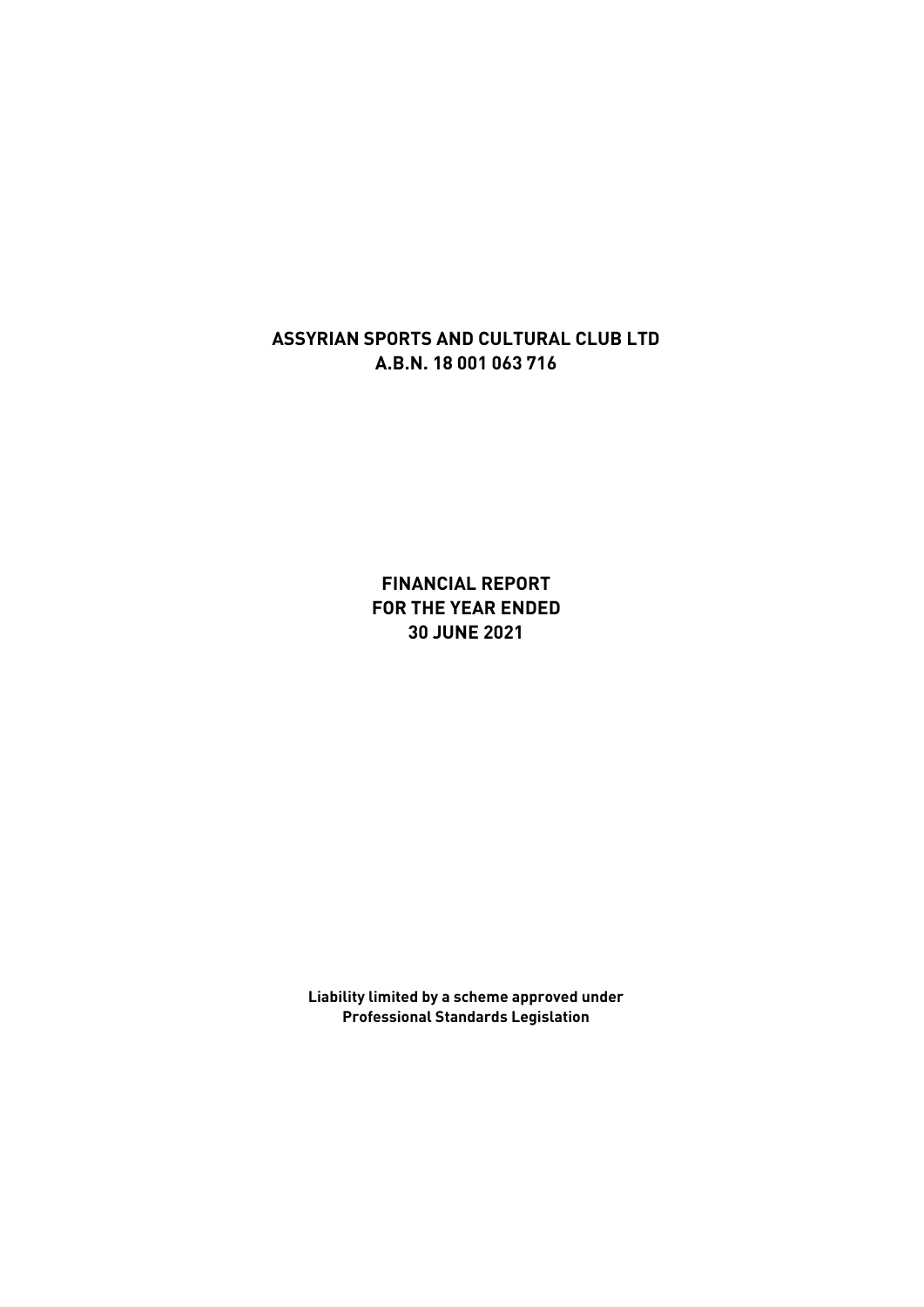# **CONTENTS**

| Directors' report                                          | 1  |
|------------------------------------------------------------|----|
| Auditor's independence declaration                         | 3  |
| Statement of profit or loss and other comprehensive income | 4  |
| Statement of financial position                            | 5  |
| Statement of changes in equity                             | 6  |
| Statement of cash flows                                    | 7  |
| Notes to the financial statements                          | 8  |
| Directors' declaration                                     | 24 |
| Auditor's report                                           | 25 |
| Detailed profit and loss statement                         | 27 |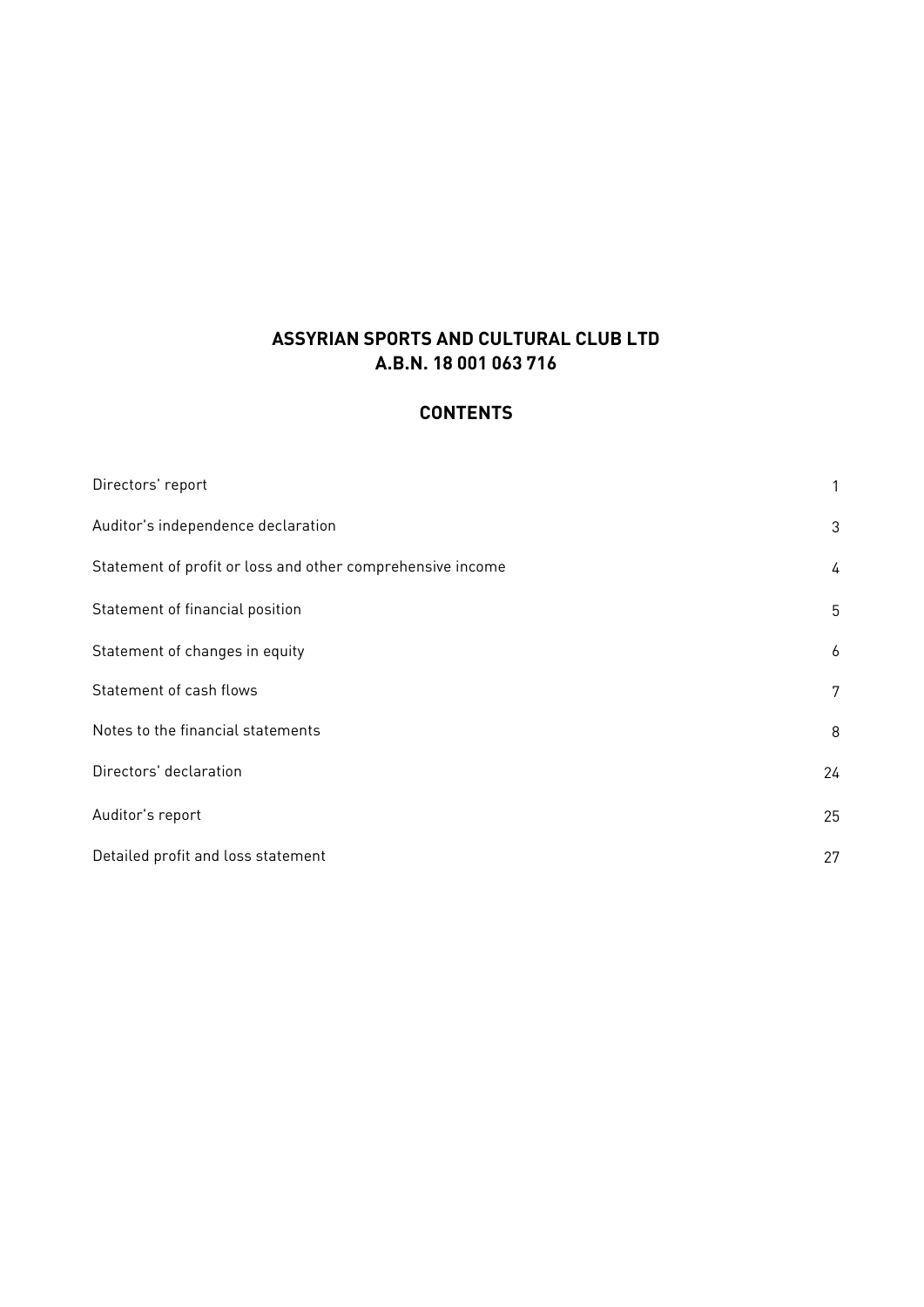### **DIRECTORS' REPORT**

The directors present their report on the company for the financial year ended 30 June 2021.

#### **Information on Directors**

The names of each person who has been a director during the year and to the date of this report are:

| Name              | <b>Position</b> |
|-------------------|-----------------|
| Mr Assur Jako     | President       |
| Mr Charlie Toma   | Vice President  |
| Mr. John Shemoon  | Treasurer       |
| Mr Morris Oraha   | Director        |
| Mr Youkhan Khamis | Director        |
| Mr Younan Younan  | Director        |
| Mr Sam Toma       | Director        |
| Mr Isaac Isaac    | Director        |
| Mr Nuel Hado      | Director        |

Directors have been in office since the start of the financial year to the date of this report unless otherwise stated.

#### **Operating Results**

The profit of the company after providing for income tax amounted to \$825,600 (2020 loss: \$751).

#### **Significant Changes in the State of Affairs**

There have been no significant changes in the state of affairs of the Company during the year.

#### **Principal Activities**

The principal activities of the company during the financial year were that of operating a community and sports club, licensed under provisions of the Registered Clubs Act 1976 as amended.

No significant change in the nature of the company's activity occurred during the financial year.

#### **Events After the Reporting Date**

No matters or circumstances have arisen since the end of the financial year which significantly affected or may significantly affect the operations of the company, the results of those operations, or the state of affairs of the company in future financial years.

#### **Environmental Issues**

The company's operations are not regulated by any significant environmental regulations under a law of the Commonwealth or of a state or territory of Australia.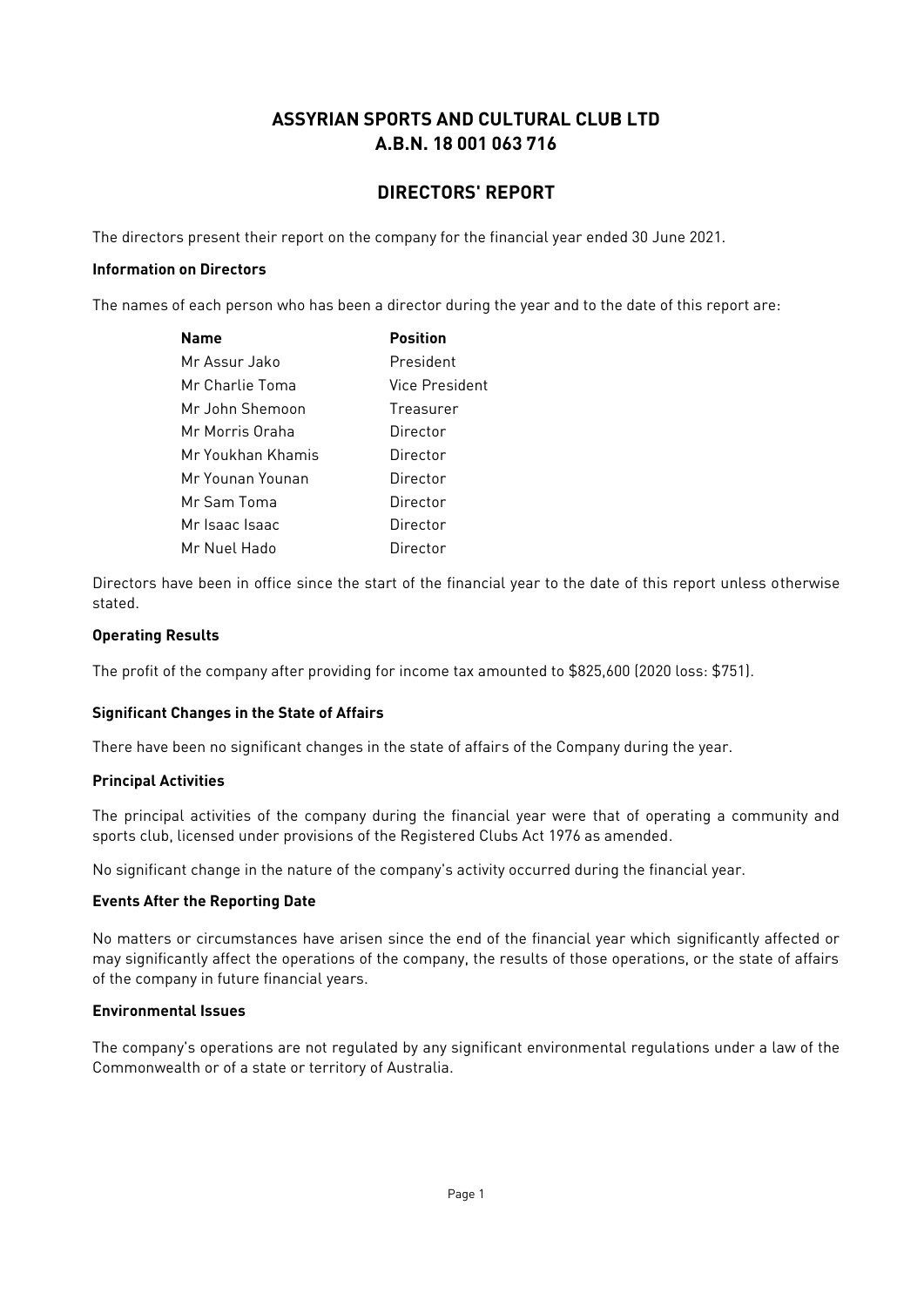### **DIRECTORS' REPORT**

#### **Short Term Objectives**

The short-term objectives of the club are:

- To continue with modernising the club's facilities to meet the requirements of our members and patrons;
- To continue improving our food, beverage, entertainment and gaming offer.

#### **Long Term Objectives**

The long-term objectives of the club are:

- To continue to grow the club financially;
- To increase the size of the facility to enable the club to cater to a larger and more diverse section of the community;
- Attract the younger generation in the management of the club to assure its continuity and the ability to adapt to changes in legislative, socio-economic and demographic changes that can affect the club adversely.

#### **Strategies Adopted**

To achieve these objectives the club has adopted the following strategies during the current financial year:

- Investment in modernising the bistro, renovating the snooker and card playing areas and introducing a new outdoor smoking terrace;
- Focussing on the renewal of EGMs to provide the latest in gaming technology;
- Re-opening the functions room to be able to cater for all types of functions;
- Greater focus and involvement in The Fairfield Eagles Football Club.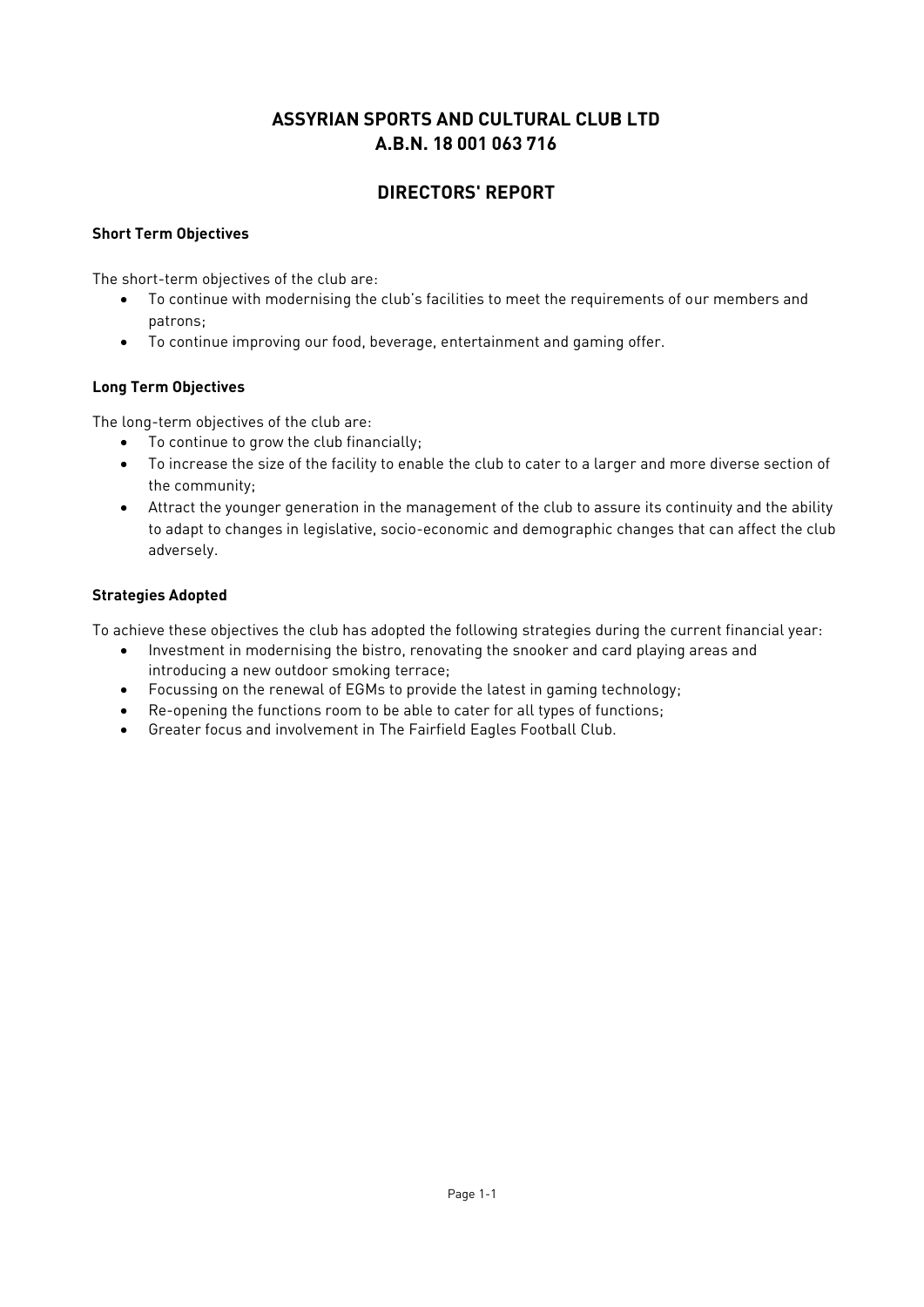#### **DIRECTORS' REPORT**

#### **Information on Directors**

| <b>Name of Director</b>          | Qualifications                                                              | <b>Name of Director</b>     | Qualifications                |
|----------------------------------|-----------------------------------------------------------------------------|-----------------------------|-------------------------------|
| Assur Jako<br>(President)        | <b>Company Director</b><br>Less than 3 years as President                   | Younan Younan<br>(Director) | Less than 3 years as Director |
| Charlie Toma<br>(Vice President) | Pharmacist<br>Less than 3 years as Vice<br>President<br>3 years as Director | Sam Toma<br>(Director)      | Less than 3 years as Director |
| Morris Oraha<br>(Director)       | <b>Bachelor of Science</b><br>1 year as Director<br>2 years as Secretary    | Isaac Isaac<br>(Director)   | Less than 3 years as Director |
| Youkhan Khamis<br>(Director)     | 3 years as Director                                                         | Nuel Hado<br>(Director)     | Less than 3 years as Director |
| John Shemoon<br>(Treasurer)      | 1 year as Treasurer<br>2 years as Director                                  |                             |                               |

#### **Meetings of Directors**

During the financial year, 22 meetings of directors were held. Attendances by each director were as follows:

| <b>Name of Director</b> | <b>Number</b><br>eligible to<br>attend | <b>Number</b><br>attended |
|-------------------------|----------------------------------------|---------------------------|
| Mr Assur Jako           | 22                                     | 19                        |
| Mr Charlie Toma         | 22                                     | 10                        |
| Mr Morris Oraha         | 22                                     | 13                        |
| Mr Youkhan Khamis       | 22                                     | 17                        |
| Mr John Shemoon         | 22                                     | 17                        |
| Mr Younan Younan        | 22                                     | 21                        |
| Mr Sam Toma             | 22                                     | 16                        |
| Mr Isaac Isaac          | 22                                     | 21                        |
| Mr Nuel Hado            | 22                                     | 21                        |
|                         |                                        |                           |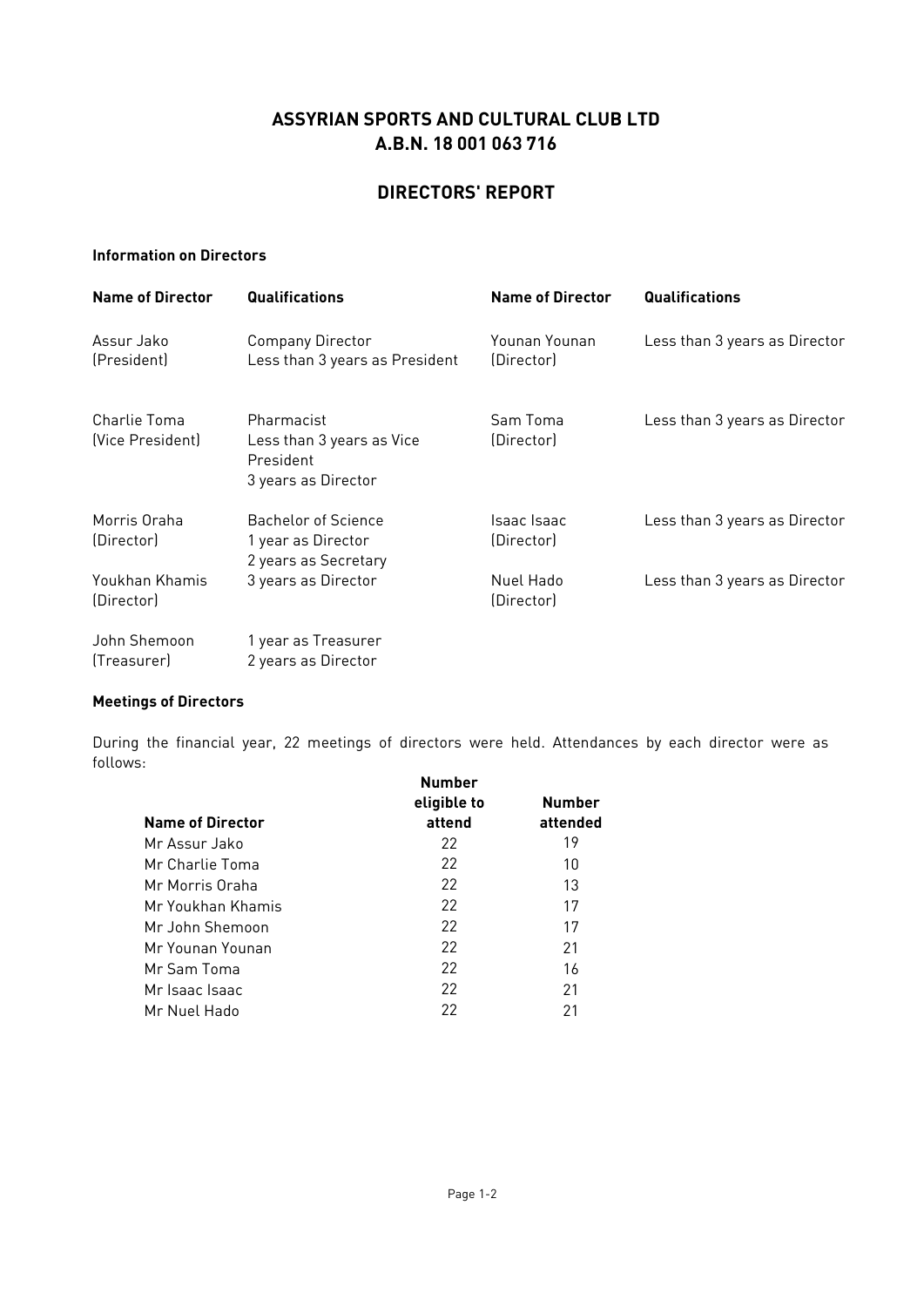#### **DIRECTORS' REPORT**

#### **Indemnification and Insurance of Officers and Auditors**

No indemnities have been given or insurance premiums paid, during or since the end of the financial year, for any person who is or has been an officer or auditor of the company.

#### **Auditor's Independence Declaration**

The lead auditor's independence declaration in accordance with section 307C of the Corporations Act 2001, for the year ended 30 June 2021 has been received and can be found on the following page.

Signed in accordance with a resolution of the Board of Directors:

**Director:** \_\_\_\_\_\_\_\_\_\_\_\_\_\_\_\_\_\_\_\_\_\_\_\_\_\_\_\_\_\_\_\_\_\_\_\_\_\_\_\_\_\_\_\_\_\_\_\_\_\_\_\_\_\_\_\_\_

Mr Assur Jako

**Director:** \_\_\_\_\_\_\_\_\_\_\_\_\_\_\_\_\_\_\_\_\_\_\_\_\_\_\_\_\_\_\_\_\_\_\_\_\_\_\_\_\_\_\_\_\_\_\_\_\_\_\_\_\_\_\_\_\_

Mr John Shemoon

**Dated this 29th day of January 2022**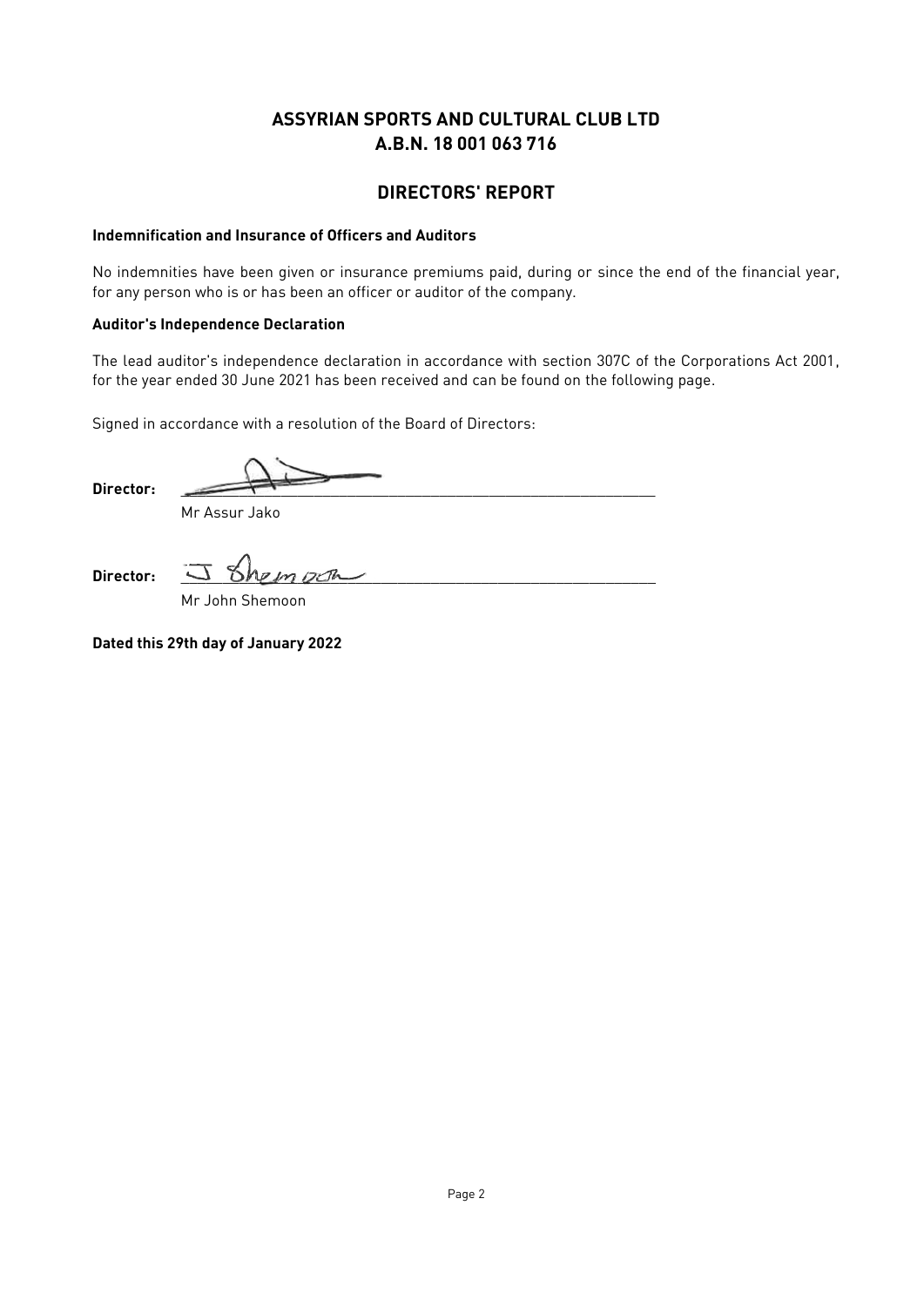

# **AUDITOR'S INDEPENDENCE DECLARATION UNDER SECTION 307C OF THE CORPORATIONS ACT 2001 TO THE DIRECTORS OF ASSYRIAN SPORTS AND CULTURAL CLUB LTD**

I hereby declare, that to the best of my knowledge and belief, during the financial year ended 30 June 2021 there have been no:

- (i) contraventions of the auditor independence requirements as set out in the Corporations Act 2001 in relation to the audit; and
- (ii) contraventions of any applicable code of professional conduct in relation to the audit.

**Name of Firm:** Boyd Audit

Chartered Accountants

Name of Auditor: **Zetter Services** 

Lionel Cowan – Registered Auditor 3392

Address: Suite 24, 4 Station Street Fairfield NSW 2165

**Dated this 29th day of January 2022**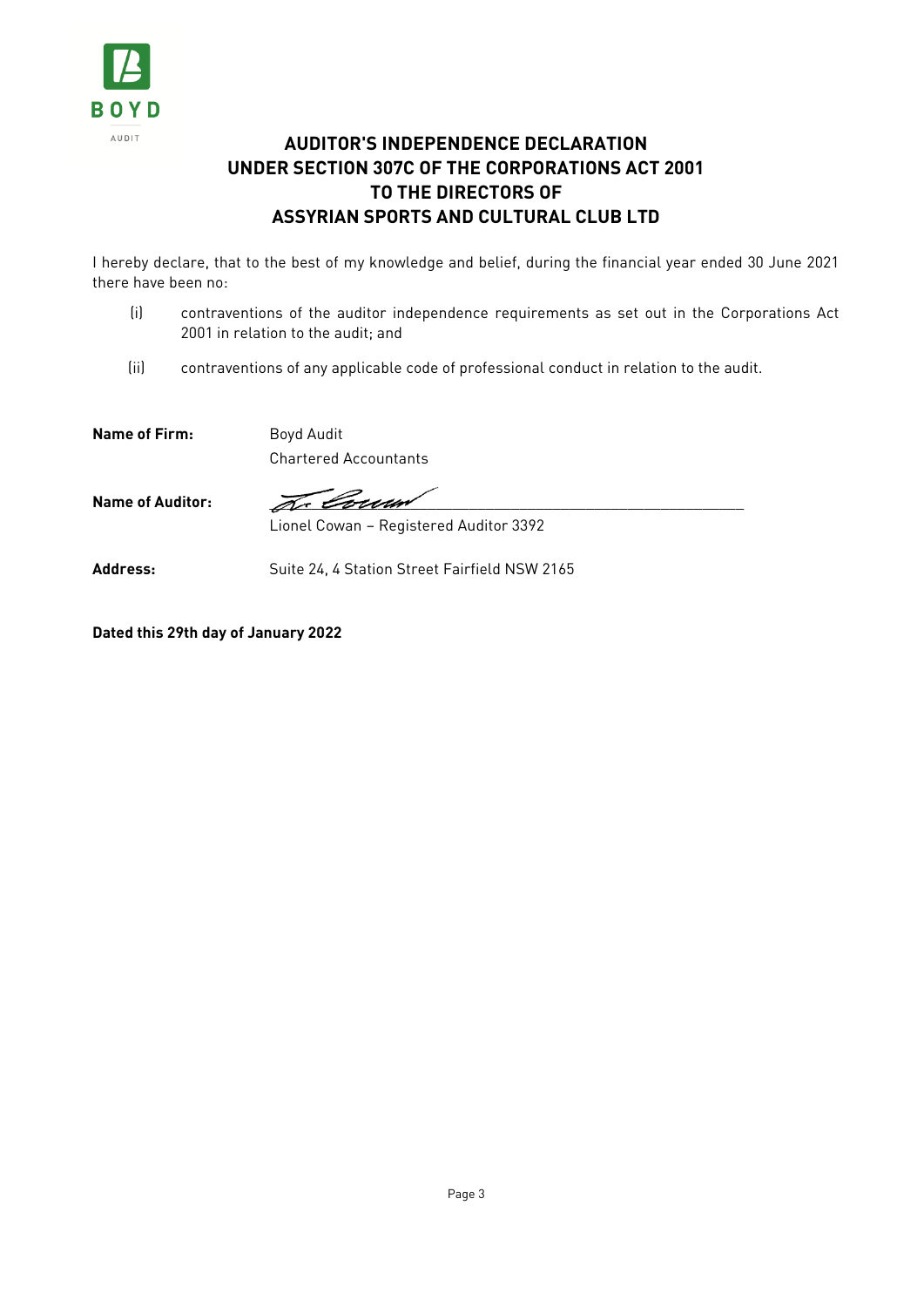# **STATEMENT OF PROFIT OR LOSS AND OTHER COMPREHENSIVE INCOME FOR THE YEAR ENDED 30 JUNE 2021**

|                                         |             | 2021        | 2020          |
|-----------------------------------------|-------------|-------------|---------------|
|                                         | <b>Note</b> | \$          | \$            |
| <b>Income</b>                           |             |             |               |
| Revenue                                 | 3           | 2,950,255   | 1,750,395     |
| Cost of sales                           |             | (93, 638)   | (82, 860)     |
| Gross profit                            |             | 2,856,617   | 1,667,535     |
| Other income                            | 3           | 166,690     | 231,974       |
| <b>Employment costs</b>                 |             | (536, 232)  | (534, 775)    |
| Finance costs                           |             | (17,628)    | (31, 315)     |
| Occupancy expenses                      |             | (62,058)    | (57,999)      |
| Other expenses                          |             | (1,581,493) | (1, 276, 668) |
|                                         |             | 825,896     | (1, 248)      |
| Profit (Loss) before income tax         |             | 825,896     | (1, 248)      |
| Income tax expense                      | 5           | (296)       | 497           |
| Profit (Loss) for the year              |             | 825,600     | (751)         |
| Total comprehensive income for the year |             | 825,600     | (751)         |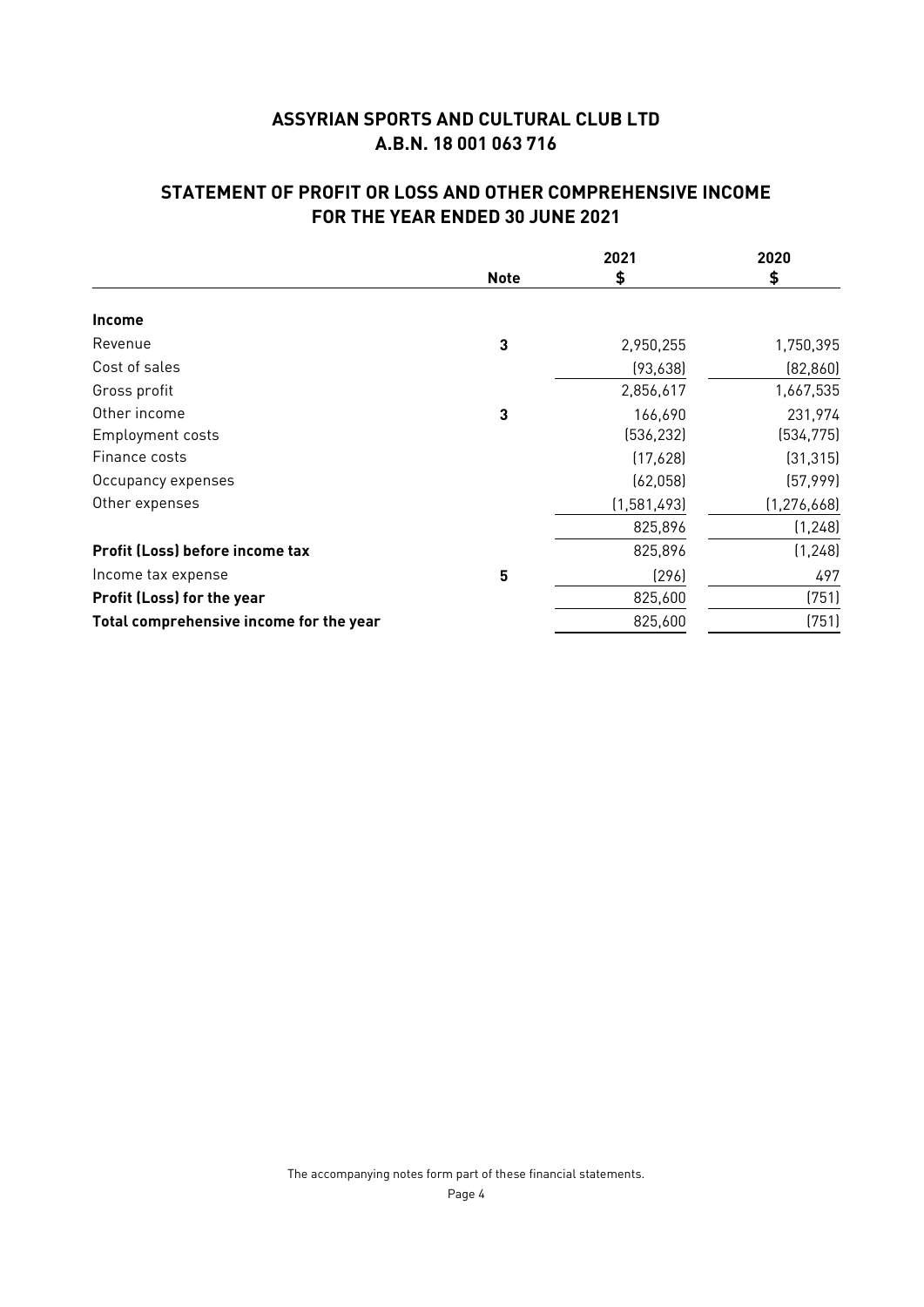## **STATEMENT OF FINANCIAL POSITION AS AT 30 JUNE 2021**

|                                      |             | 2021       | 2020       |
|--------------------------------------|-------------|------------|------------|
|                                      | <b>Note</b> | \$         | \$         |
| <b>ASSETS</b>                        |             |            |            |
| <b>CURRENT ASSETS</b>                |             |            |            |
| Cash and cash equivalents            | 6           | 1,776,486  | 1,160,359  |
| Trade and other receivables          | 7           | 36,258     | 57,187     |
| Inventories                          | 8           | 4,007      | 2,571      |
| <b>TOTAL CURRENT ASSETS</b>          |             | 1,816,751  | 1,220,117  |
| <b>NON-CURRENT ASSETS</b>            |             |            |            |
| Property, plant and equipment        | 9           | 8,020,755  | 7,993,784  |
| Intangible assets                    | 10          | 840,000    | 840,000    |
| <b>TOTAL NON-CURRENT ASSETS</b>      |             | 8,860,755  | 8,833,784  |
| <b>TOTAL ASSETS</b>                  |             | 10,677,506 | 10,053,901 |
| <b>LIABILITIES</b>                   |             |            |            |
| <b>CURRENT LIABILITIES</b>           |             |            |            |
| Trade and other payables             | 11          | 374,221    | 299,866    |
| Provisions                           | 12          | 48,363     | 126,045    |
| Current tax liabilities              | 13          | 296        |            |
| Borrowing                            | 14          | 150,000    | 197,138    |
| <b>TOTAL CURRENT LIABILITIES</b>     |             | 572,880    | 623,049    |
| <b>NON-CURRENT LIABILITIES</b>       |             |            |            |
| Trade and other payables             | 11          | 34,488     | 148,814    |
| Borrowing                            | 14          | 1,337,500  | 1,375,000  |
| <b>TOTAL NON-CURRENT LIABILITIES</b> |             | 1,371,988  | 1,523,814  |
| <b>TOTAL LIABILITIES</b>             |             | 1,944,868  | 2,146,863  |
| <b>NET ASSETS (LIABILITIES)</b>      |             | 8,732,638  | 7,907,038  |
| <b>EQUITY</b>                        |             |            |            |
| Reserves                             | 15          | 2,915,321  | 2,915,321  |
| Retained earnings                    | 16          | 5,817,317  | 4,991,717  |
| <b>TOTAL EQUITY</b>                  |             | 8,732,638  | 7,907,038  |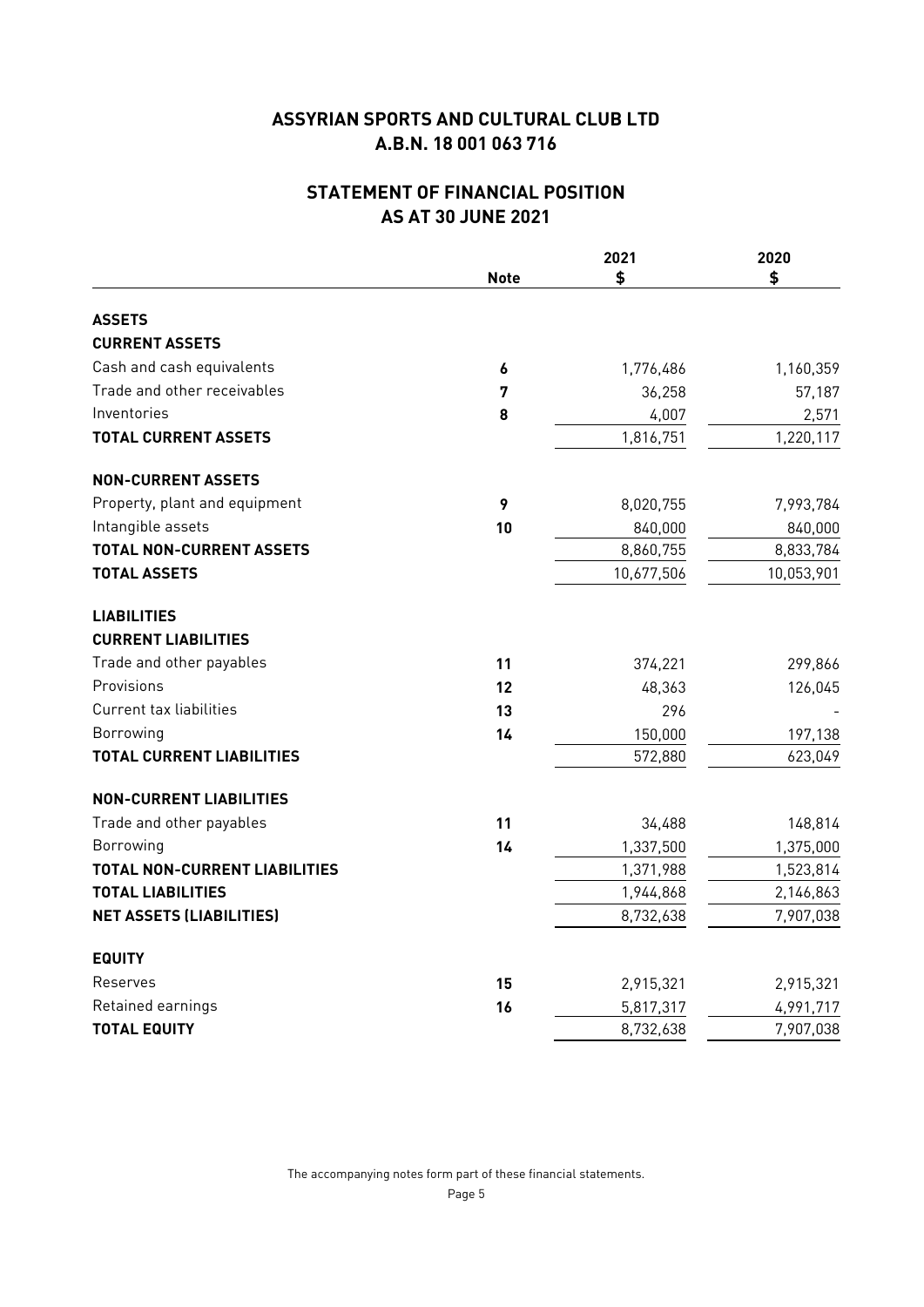# **STATEMENT OF CHANGES IN EQUITY FOR THE YEAR ENDED 30 JUNE 2021**

|                                | <b>Retained</b><br>earnings | <b>Capital Profits</b><br><b>Reserve</b><br>\$ | Asset<br><b>Revaluation</b><br><b>Reserve</b> | <b>Total</b> |
|--------------------------------|-----------------------------|------------------------------------------------|-----------------------------------------------|--------------|
| <b>Balance at 1 July 2019</b>  | 4,992,468                   | 53.200                                         | 2,862,121                                     | 7,907,789    |
| Loss for the year              | (751)                       |                                                |                                               | (751)        |
| Balance at 30 June 2020        | 4,991,717                   | 53,200                                         | 2,862,121                                     | 7,907,038    |
| Profit for the year            | 825,600                     |                                                |                                               | 825,600      |
| <b>Balance at 30 June 2021</b> | 5,817,317                   | 53.200                                         | 2,862,121                                     | 8,732,638    |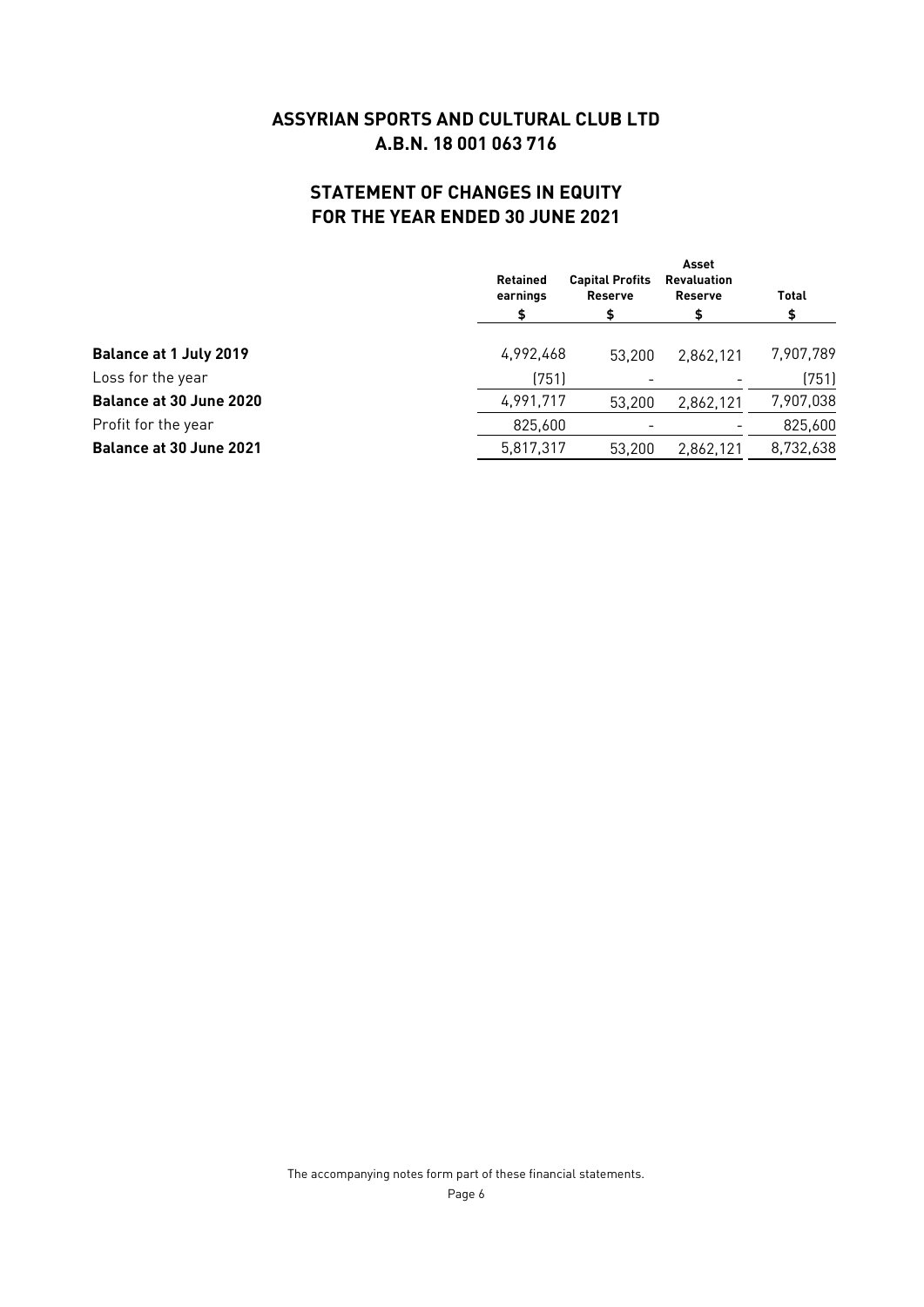# **STATEMENT OF CASH FLOWS FOR THE YEAR ENDED 30 JUNE 2021**

|                                             |    | 2021        | 2020          |
|---------------------------------------------|----|-------------|---------------|
|                                             |    | \$          | \$            |
| <b>CASH FLOWS FROM OPERATING ACTIVITIES</b> |    |             |               |
| Cash receipts in the course of operations   |    | 3,112,772   | 1,920,847     |
| Cash payments in the course of operations   |    | (1,958,106) | (1, 412, 449) |
| Interest received                           |    | 4,174       | 11,383        |
| Interest paid                               |    | (17,628)    | (31, 315)     |
| Net cash provided by operating activities   | 17 | 1,141,212   | 488,466       |
| <b>CASH FLOWS FROM INVESTING ACTIVITIES</b> |    |             |               |
| Proceeds from sale of plant and equipment   |    | 2,536       | 6,137         |
| Payments for plant and equipment            |    | (125, 230)  | (224, 869)    |
| Payments for property development           |    | (317, 753)  | (11, 939)     |
| Net cash used in investing activities       |    | (440, 447)  | (230,671)     |
| <b>CASH FLOWS FROM FINANCING ACTIVITIES</b> |    |             |               |
| Repayment of borrowings                     |    | [84,638]    | (150,000)     |
| Receipts from advances                      |    |             | 47,138        |
| Net cash used in financing activities       |    | [84,638]    | (102, 862)    |
| Net increase in cash held                   |    | 616,127     | 154,933       |
| Cash at beginning of financial year         |    | 1,160,359   | 1,005,426     |
| Cash at end of financial year               | 6  | 1,776,486   | 1,106,359     |
|                                             |    |             |               |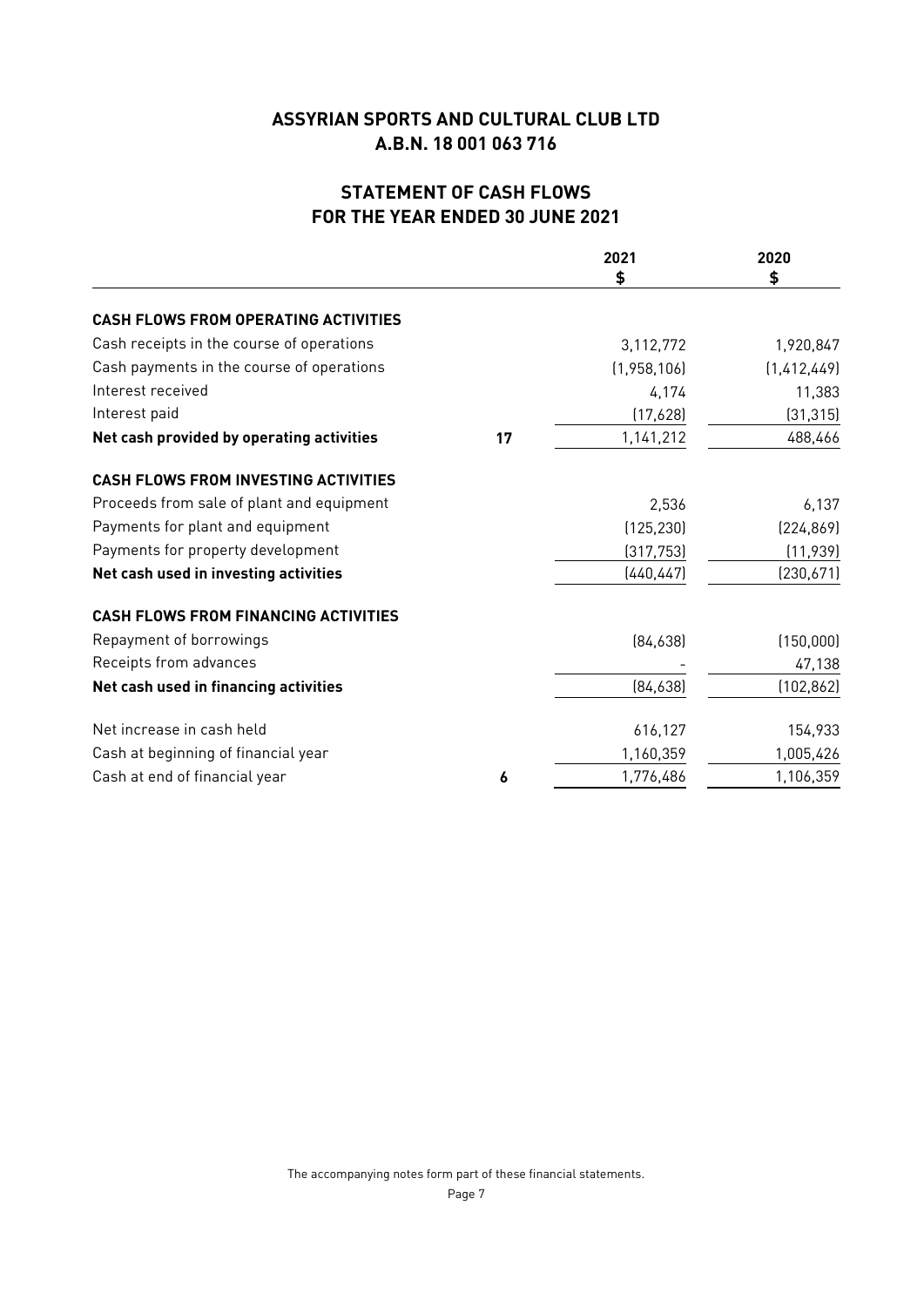## **NOTES TO THE FINANCIAL STATEMENTS FOR THE YEAR ENDED 30 JUNE 2021**

The financial reports cover Assyrian Sports and Cultural Club Ltd as an individual entity. Assyrian Sports and Cultural Club Ltd is a for profit proprietary company incorporated and domiciled in Australia.

The financial report was authorised for issue by the Directors on the 29 January 2022 by the directors of the company.

#### **1 Basis of Preparation**

The financial statements are general purpose financial statements that have been prepared in accordance with the Australian Accounting Standards and the Corporations Act 2001.

The financial statements have been prepared on an accruals basis and are based on historical costs modified, where applicable, by the measurement at fair value of selected noncurrent assets, financial assets and financial liabilities.

The significant accounting policies adopted in the preparation of these financial statements are presented below and are consistent with prior reporting periods unless otherwise stated.

#### **2 Summary of Significant Accounting Policies**

#### **Income Tax**

The principle of mutuality has been applied in calculating the taxable income of the company. Membership, subscriptions and other amount received from members are excluded from the assessable income of the company. The company is assessed for income tax purposes on income from non-members (including other investment income such as interest and rent). Operating expenses are apportioned between member and non-member income. Accordingly, taxable income is not directly related to the operating result and can vary substantially from year to year.

#### **Inventories**

Inventories are measured at the lower of cost and net realisable value. Cost of inventory is determined using the first-in-first-out basis and is net of any rebates and discounts received.

Net realisable value is estimated using the most reliable evidence available at the reporting date and inventory is written down through an obsolescence provision if necessary.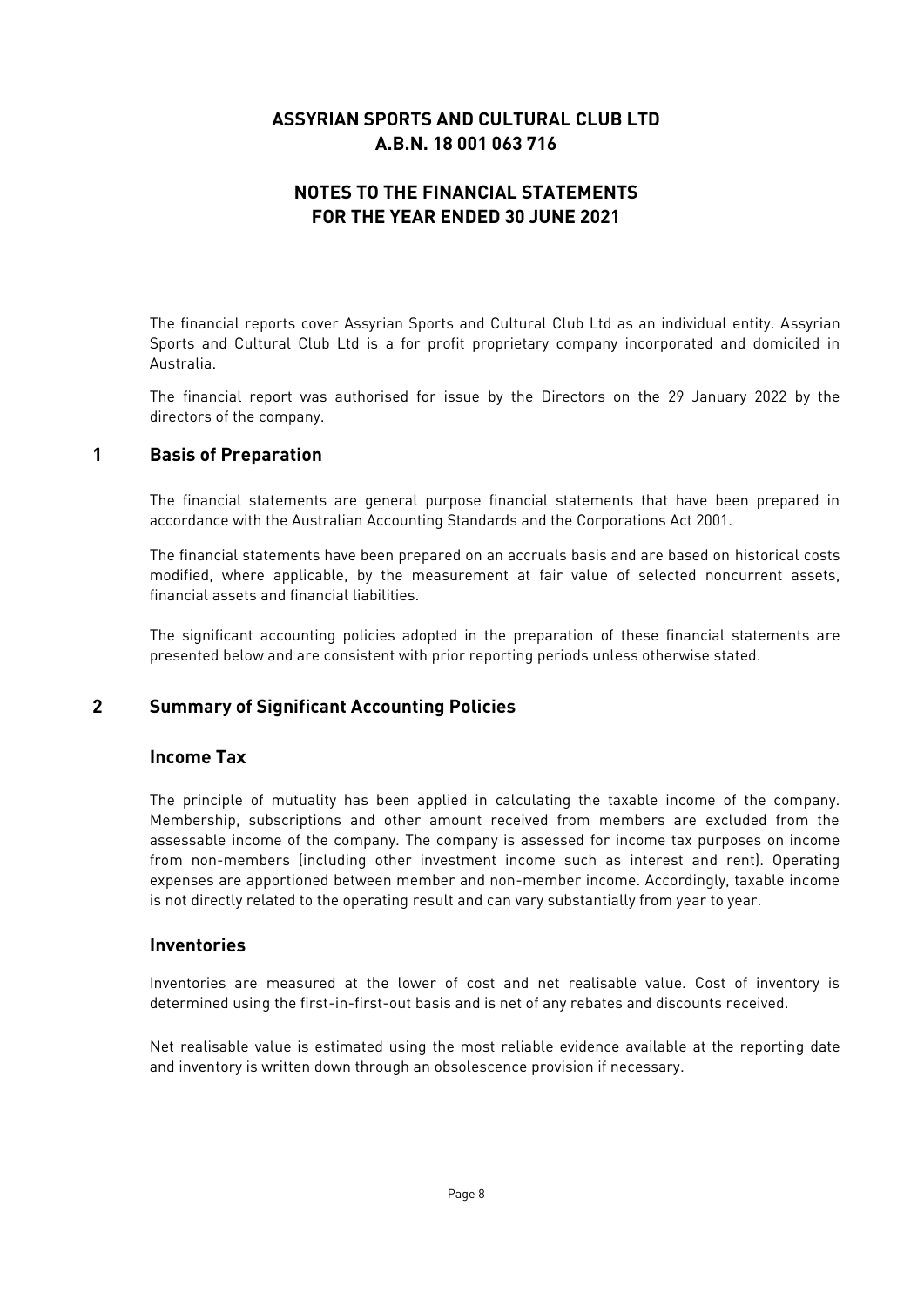### **NOTES TO THE FINANCIAL STATEMENTS FOR THE YEAR ENDED 30 JUNE 2021**

#### **Property, plant and equipment**

#### **Land and buildings**

Freehold land and buildings are shown at their fair value (being the amount for which an asset could be exchange between knowledgeable willing parties in an arm's length transaction), based on periodic but at least triennial, valuations by external independent valuers, less accumulated depreciation for buildings.

In the periods when the freehold land and buildings are not subject to an independent valuation, the director conduct director's valuations to ensure the land and building's carrying amount is not materially different to the fair value.

Increases in the carrying amount arising on revaluation of land and buildings are credited to a revaluation reserve in equity. Decreases that offset previous increases of the same asset are recognised against fair value reserves directly in equity; all other decrease are recognised in profit or loss.

#### **Plant and equipment**

Plant and equipment are measured using the cost basis and are therefore carried at cost less accumulated depreciation and any accumulated impairment losses.

#### **Depreciation**

The depreciation amount of all property, plant and equipment, except for freehold land is depreciated on a straight-line method from the date that management determine that the asset is available for use. Leased assets and leasehold improvements are amortised over the shorter of either the unexpired period of the lease or their estimated useful life of the improvements.

Assets held under a finance lease and leasehold improvements are depreciated over the shorter of the term of the lease and the assets useful life.

### **Financial Instruments**

Financial instruments are recognised initially using trade date accounting, i.e. on the date that company becomes party to the contractual provisions of the instrument.

On initial recognition, all financial instruments are measured at fair value plus transaction costs (except for instruments measured at fair value through profit or loss where transaction costs are expensed as incurred).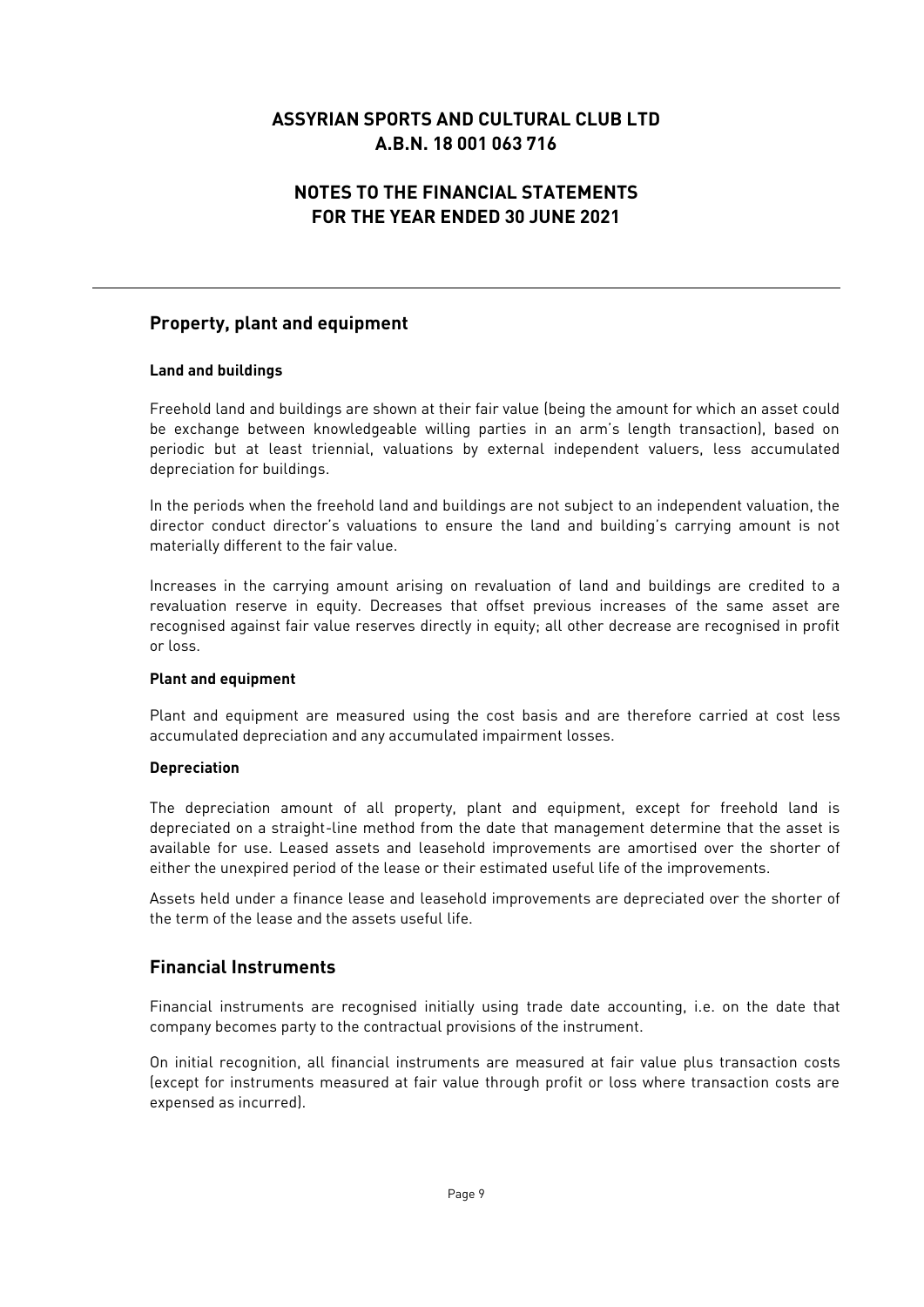## **NOTES TO THE FINANCIAL STATEMENTS FOR THE YEAR ENDED 30 JUNE 2021**

#### **Loans and receivables**

Loans and receivables are non-derivative financial assets with fixed or determinable payments that are not quoted in an active market. They arise principally through the provision of goods and services to customers but also incorporate other types of contractual monetary assets.

After initial recognition these are measured at amortised cost using the effective interest method, less provision for impairment. Any change in their value is recognised in profit or loss.

The company's trade and most other receivables fall into this category of financial instruments.

In some circumstances, the company renegotiates repayment terms with customers which may lead to changes in the timing of the payments, the company does not necessarily consider the balance to be impaired, however assessment is made on a case-by-case basis.

#### **Available-for-sale financial assets**

Available-for-sale financial assets are non-derivative financial assets that do not qualify for inclusion in any of the other categories of financial assets or which have been designated in this category. The company's available-for-sale financial assets comprise listed securities.

Available-for-sale financial assets are measured at fair value, with subsequent changes in value recognised in other comprehensive income.

Gains and losses arising from financial instruments classified as available-for-sale are only recognised in profit or loss when they are sold or when the investment is impaired.

In the case of impairment or sale, any gain or loss previously recognised in equity is transferred to the profit or loss.

Subsequent recoveries of amounts previously written off are credited against other expenses in profit or loss.

A significant or prolonged decline in value of an available-for-sale asset below its cost is objective evidence of impairment, in this case, the cumulative loss that has been recognised in other comprehensive income is reclassified from equity to profit or loss as a reclassification adjustment. Any subsequent increase in the value of the asset is taken directly to other comprehensive income.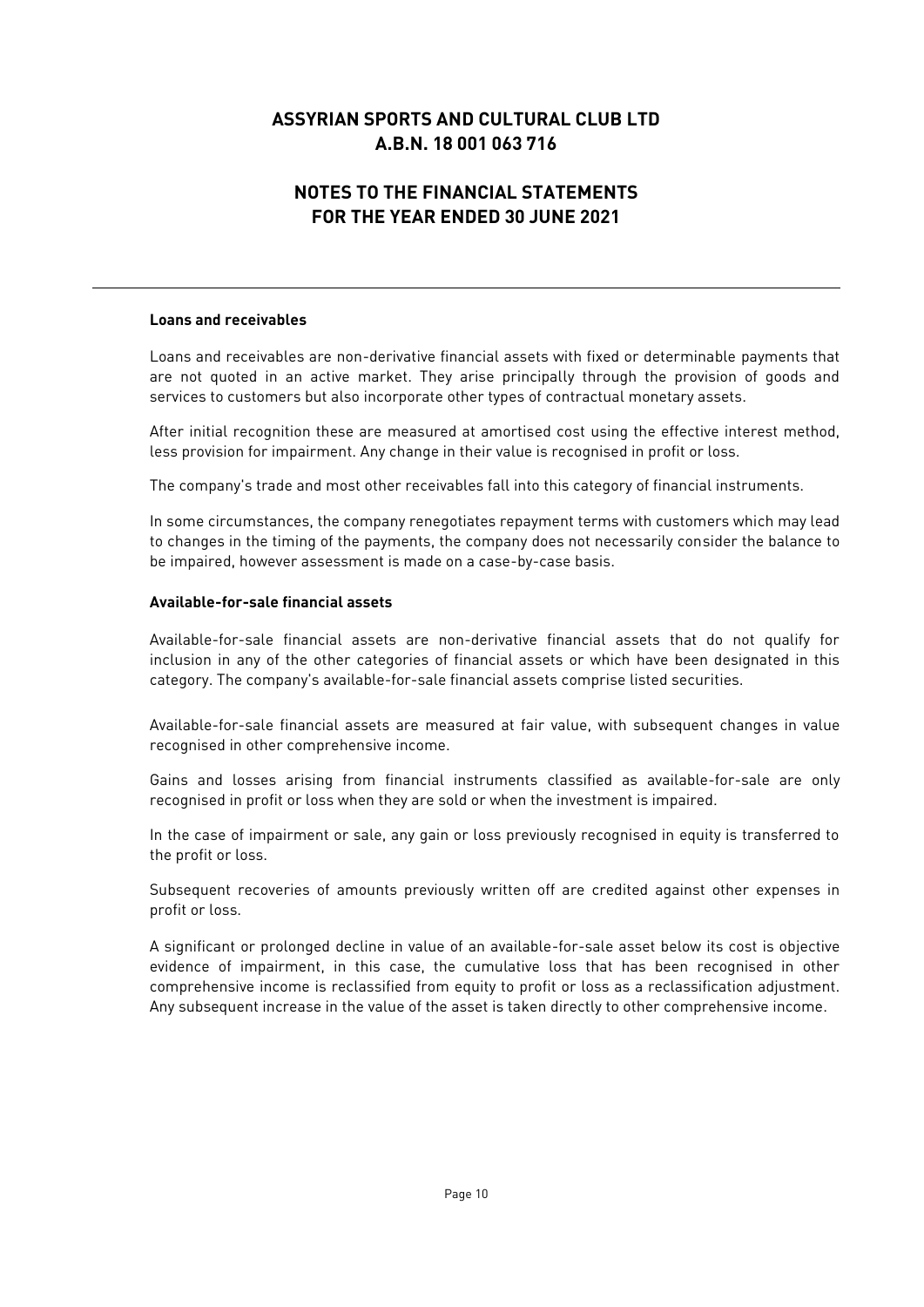### **NOTES TO THE FINANCIAL STATEMENTS FOR THE YEAR ENDED 30 JUNE 2021**

#### **Impairment of Non-Financial Assets**

At the end of each reporting period the company determines whether there is an evidence of an impairment indicator for non-financial assets.

Where this indicator exists the recoverable amount of the asset is estimated.

Where assets do not operate independently of other assets, the recoverable amount of the relevant cash-generating unit (CGU) is estimated.

The recoverable amount of an asset or CGU is the higher of the fair value less costs of disposal and the value in use. Value in use is the present value of the future cash flows expected to be derived from an asset or cash-generating unit.

Where the recoverable amount is less than the carrying amount, an impairment loss is recognised in profit or loss.

Reversal indicators are considered in subsequent periods for all assets which have suffered an impairment loss , except for goodwill.

#### **Intangibles**

#### **Poker Machine Entitlements**

Poker Machine Entitlements are shown at deemed cost being the fair value of the poker machine entitlements as determined by the directors with reference to active market sales data. No amortisation is charged as the entitlements currently do not have a finite life. If a revalued entitlement is deemed to have a finite life and is, therefore, being amortised, the revalued amount is amortised. Any increases in valuations are reflected in the Reserve Account and not in the Statement of Comprehensive Income. Any revaluation decrease adjustments are firstly offset against the Revaluations Reserve Account and any balance remaining is recognised in the Statement of Profit or Loss and Other Comprehensive Income.

#### **Trademarks**

Trademarks are recorded at cost. Trademarks have a finite life and are carried at cost less any accumulated amortisation and impairment losses. Trademarks have an estimated useful life of three years. It is assessed annually for impairment.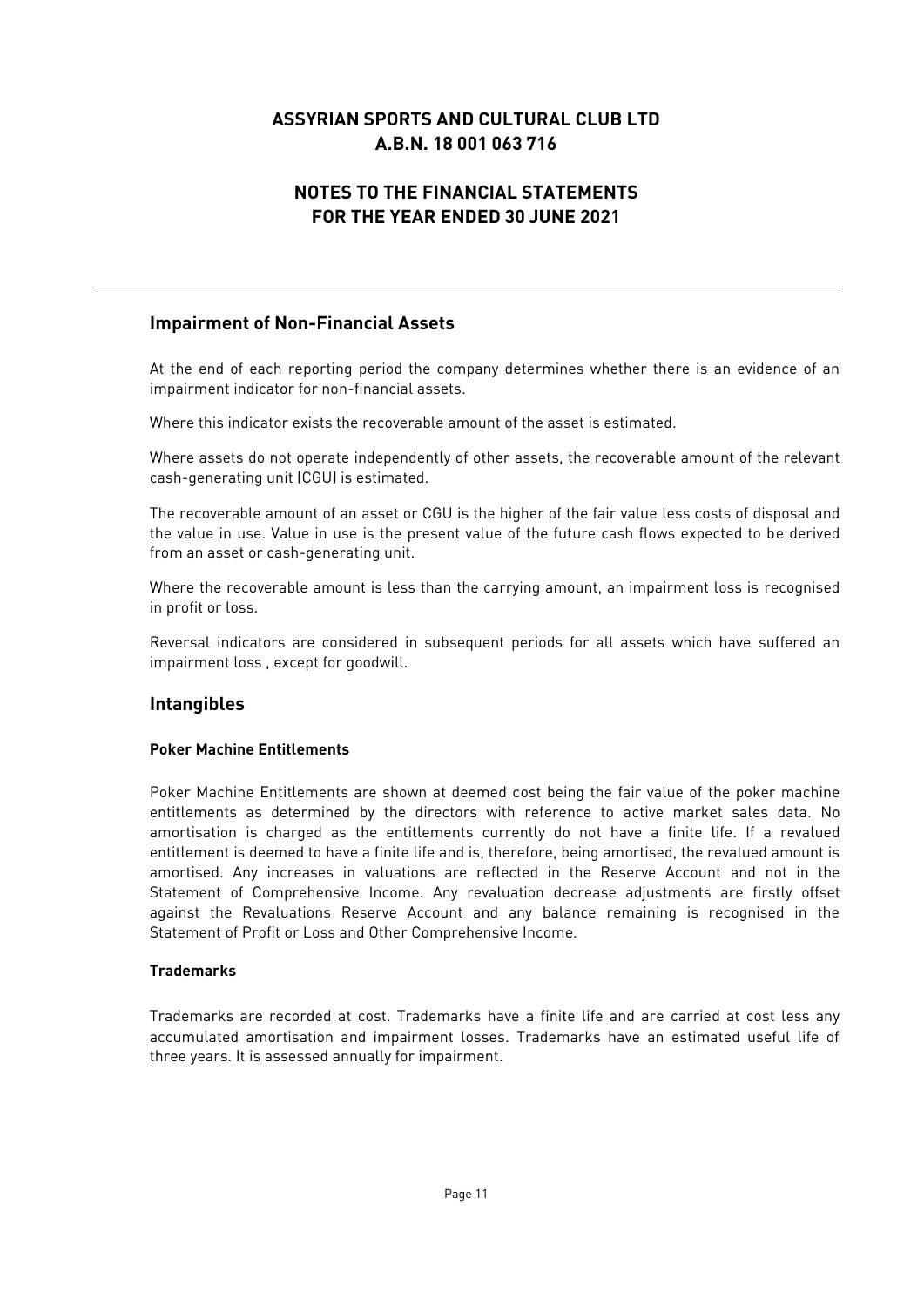# **NOTES TO THE FINANCIAL STATEMENTS FOR THE YEAR ENDED 30 JUNE 2021**

### **Employee Benefits**

Provision is made for the company's liability for employee benefits arising from services rendered by employees to the end of the reporting period. Employee benefits that are expected to be wholly settled within one year have been measured at the amounts expected to be paid when the liability is settled.

Employee benefits expected to be settled more than one year after the end of the reporting period have been measured at the present value of the estimated future cash outflows to be made for those benefits. In determining the liability, consideration is given to employee wage increases and the probability that the employee may satisfy vesting requirements. Cash flows are discounted using market yields on high quality corporate bond rates incorporating bonds rated AAA or AA by credit agencies, with terms to maturity that match the expected timing of cash flows. Changes in the measurement of the liability are recognised in profit or loss.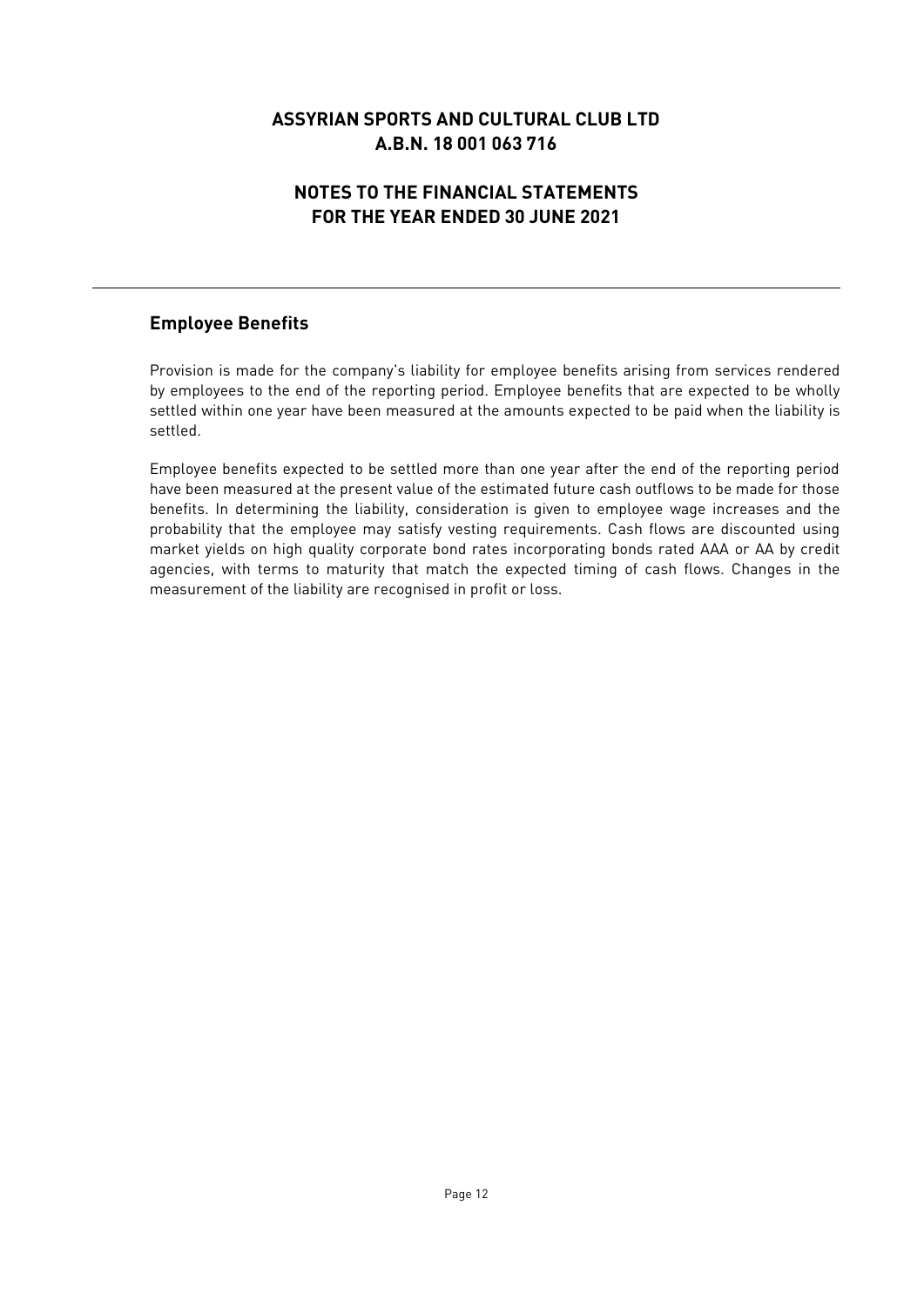# **NOTES TO THE FINANCIAL STATEMENTS FOR THE YEAR ENDED 30 JUNE 2021**

#### **Provisions**

Provisions are recognised when the company has a legal or constructive obligation, as a result of past events, for which it is probable that an outflow of economic benefits will result and that outflow can be reliably measured.

Provisions are measured at the present value of management's best estimate of the outflow required to settle the obligation at the end of the reporting year. The discount rate used is a pre-tax rate that reflects current market assessments of the time value of money and the risks specific to the liability. The increase in the provision due to the unwinding of the discount is taken to finance costs in the statement of other comprehensive income.

#### **Cash and Cash Equivalents**

Cash and cash equivalents comprises cash on hand, demand deposits and short-term investments which are readily convertible to known amounts of cash and which are subject to an insignificant risk of change in value.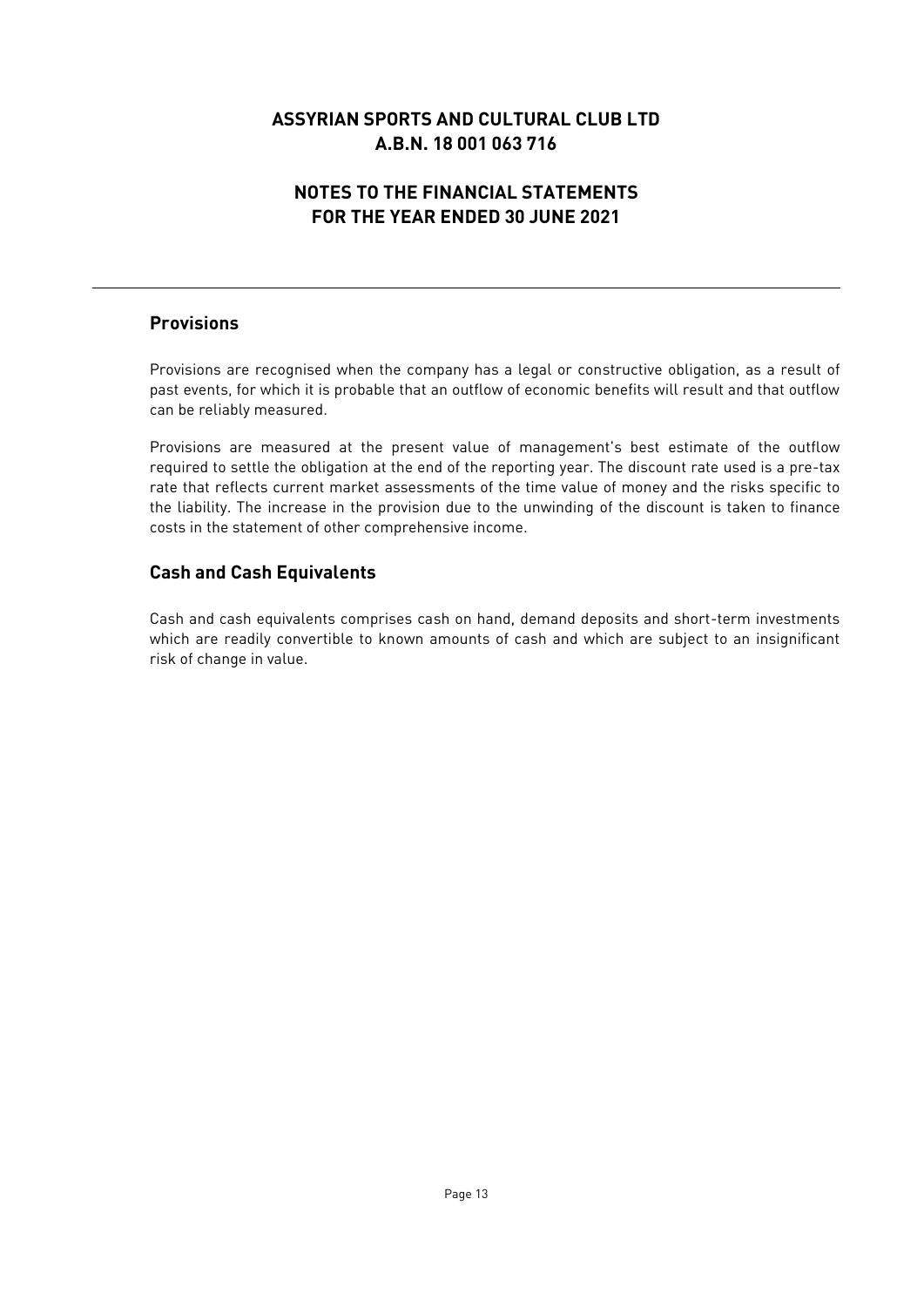# **NOTES TO THE FINANCIAL STATEMENTS FOR THE YEAR ENDED 30 JUNE 2021**

#### **Revenue and Other Income**

Revenue is recognised when the amount of the revenue can be measured reliably, it is probable that economic benefits associated with the transaction will flow to the company and specific criteria relating to the type of revenue as noted below, has been satisfied.

Revenue is measured at the fair value of the consideration received or receivable and is presented net of returns, discounts and rebates.

#### **Sale of goods**

Revenue is recognised on transfer of goods to the customer as this is deemed to be the point in time when risks and rewards are transferred and there is no longer any ownership or effective control over the goods.

#### **Rental income**

Investment property revenue is recognised on a straight-line basis over the period of the lease term so as to reflect a constant periodic rate of return on the net investment.

#### **Interest revenue**

Interest revenue is recognised using the effective interest rate method.

#### **Rendering of services**

Revenue in relation to rendering of services is recognised depends on whether the outcome of the services can be measured reliably. If this is the case then the stage of completion of the services is used to determine the appropriate level of revenue to be recognised in the period. If the outcome cannot be reliably measured then revenue is recognised to the extent of expenses recognised that are recoverable.

#### **Other income**

Other income is recognised on an accruals basis when the company is entitled to it.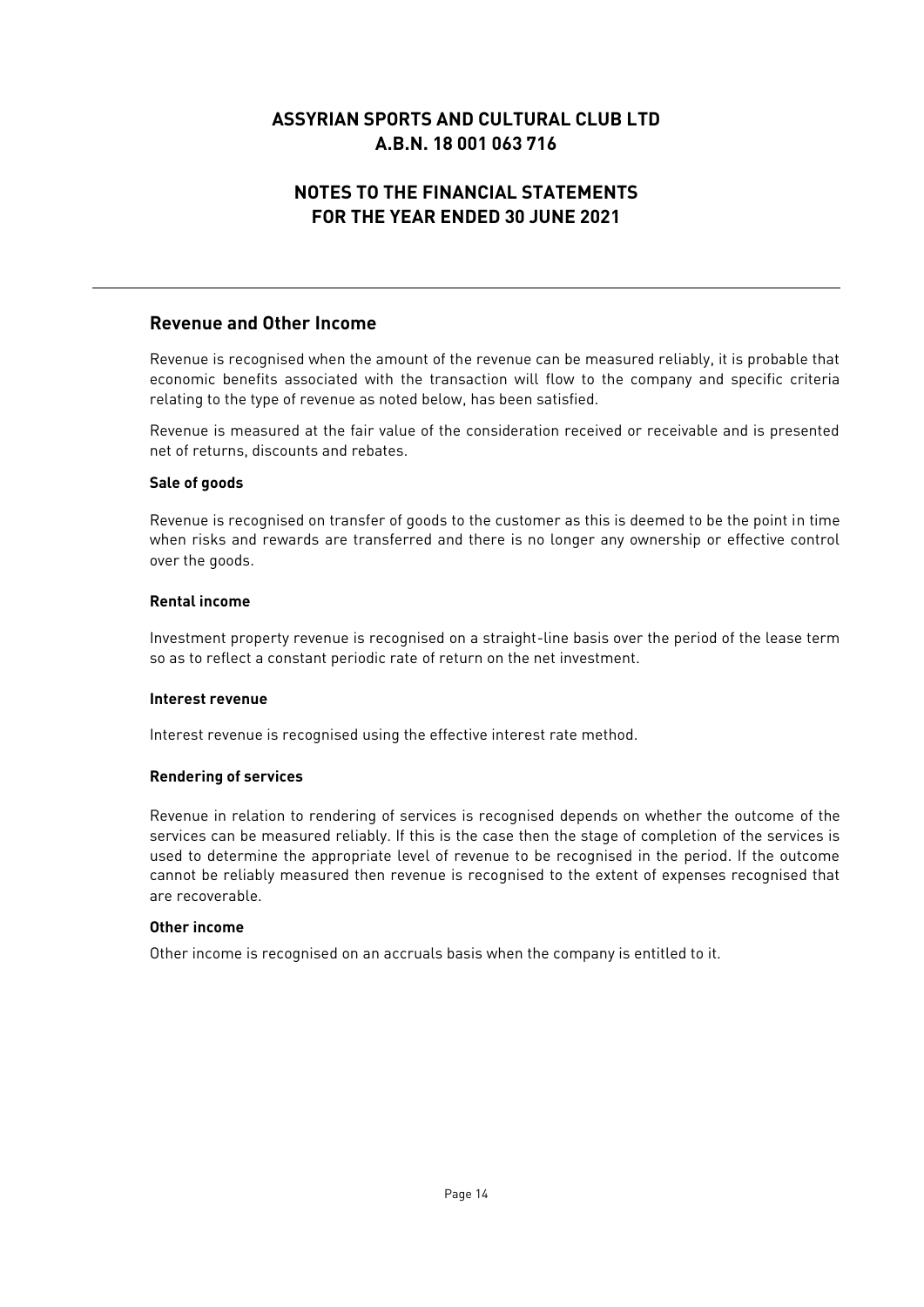## **NOTES TO THE FINANCIAL STATEMENTS FOR THE YEAR ENDED 30 JUNE 2021**

#### **Comparative Amounts**

Comparatives are consistent with prior years, unless otherwise stated.

Where a change in comparatives has also affected the opening retained earnings previously presented in a comparative period, an opening statement of financial position at the earliest date of the comparative period has been presented.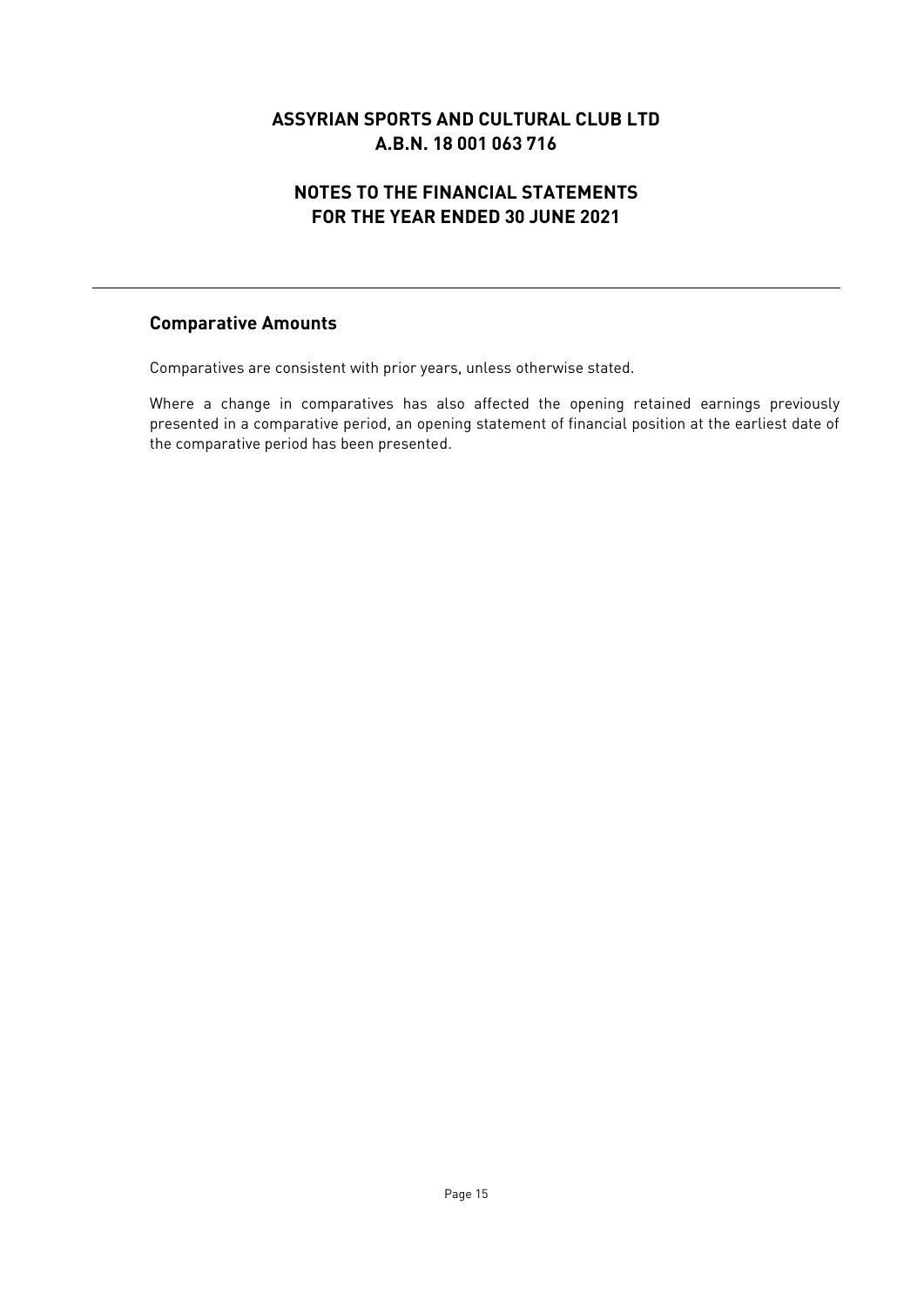## **NOTES TO THE FINANCIAL STATEMENTS FOR THE YEAR ENDED 30 JUNE 2021**

|   |                                                                                                  | 2021<br>\$ | 2020<br>\$ |
|---|--------------------------------------------------------------------------------------------------|------------|------------|
| 3 | <b>Revenue and Other Income</b>                                                                  |            |            |
|   | Revenue                                                                                          |            |            |
|   | Gaming revenue                                                                                   | 2,734,681  | 1,589,008  |
|   | Bar revenue                                                                                      | 213,986    | 160,869    |
|   | Function revenue                                                                                 | 1,545      | 273        |
|   | Other commissions                                                                                | 43         | 245        |
|   |                                                                                                  | 2,950,255  | 1,750,395  |
|   | <b>Other income:</b>                                                                             |            |            |
|   | Interest received                                                                                | 4,174      | 11,383     |
|   | Other revenue                                                                                    | 162,516    | 220,591    |
|   |                                                                                                  | 166,690    | 231,974    |
|   | Total revenue                                                                                    | 3,116,945  | 1,982,369  |
|   | Interest revenue from:                                                                           |            |            |
|   | Interest received                                                                                | 4,174      | 11,383     |
|   | Total interest revenue on financial assets not at fair<br>value through profit or loss           | 4,174      | 11,383     |
|   | Other revenue from:                                                                              |            |            |
|   | Rental income                                                                                    | 18,182     | 16,363     |
|   | Government rebate                                                                                | 17,180     | 17,180     |
|   | Membership subscriptions                                                                         | 7,751      | 6,928      |
|   | Government grants & subsidies                                                                    | 103,471    | 135,451    |
|   | Other income                                                                                     | 15,932     | 38,532     |
|   | Profit on sale of fixed assets                                                                   |            | 6,137      |
|   | Total other revenue                                                                              | 162,516    | 220,591    |
|   |                                                                                                  |            |            |
| 4 | <b>Profit for the year</b>                                                                       |            |            |
|   | Profit before income tax from continuing operations<br>includes the following specific expenses: |            |            |
|   | <b>Expenses</b>                                                                                  |            |            |
|   | Cost of sales                                                                                    | 93,638     | 82,860     |
|   | Employee benefits expense:                                                                       |            |            |
|   | contributions to defined contribution superannuation                                             |            |            |
|   | funds                                                                                            | 22,696     | 36,112     |
|   | Depreciation of property, plant and equipment                                                    | 350,998    | 421,505    |
|   | Audit fees                                                                                       | 10,830     | 11,680     |
|   |                                                                                                  |            |            |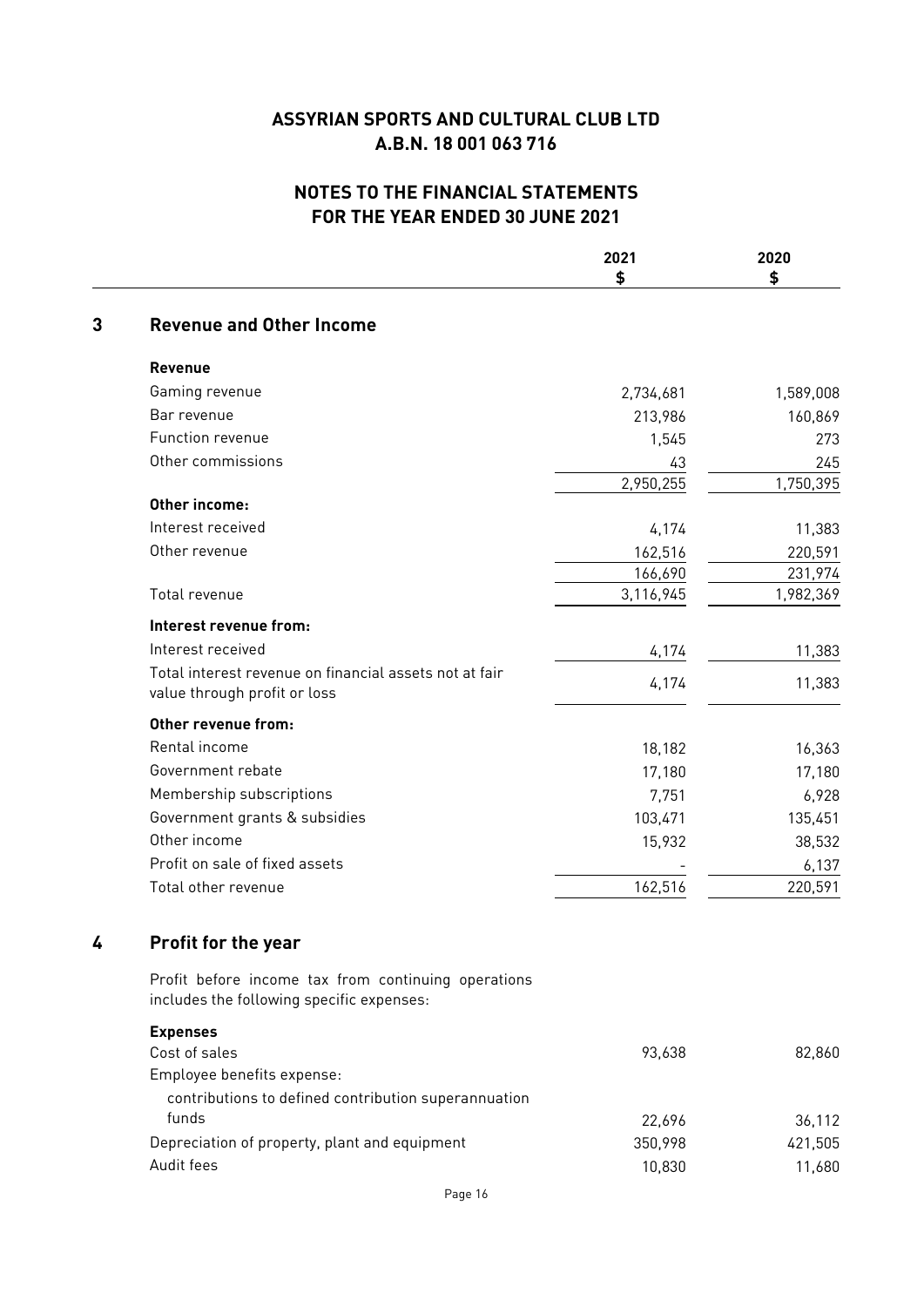# **NOTES TO THE FINANCIAL STATEMENTS FOR THE YEAR ENDED 30 JUNE 2021**

|   |                                                                                                                                                                   | 2021<br>\$ | 2020<br>\$ |
|---|-------------------------------------------------------------------------------------------------------------------------------------------------------------------|------------|------------|
| 5 | <b>Income Tax Expense</b>                                                                                                                                         |            |            |
|   | The components of tax expense comprise:                                                                                                                           |            |            |
|   | Income tax expense                                                                                                                                                | 296        | (497)      |
| 6 | <b>Cash and Cash Equivalents</b>                                                                                                                                  |            |            |
|   | Poker machine float                                                                                                                                               | 158,200    | 80,000     |
|   | Cash at bank - working account                                                                                                                                    | 515,530    | 267,462    |
|   | Cash at bank - keno account                                                                                                                                       | 16,463     | 9,319      |
|   | Cash at bank - poker machine account                                                                                                                              | 47,533     | 32,594     |
|   | ATM account                                                                                                                                                       | 19,380     | 37,080     |
|   | Cash at bank - trust account                                                                                                                                      | 1,204      | 1,383      |
|   | Cash at bank - soccer account                                                                                                                                     | 3,575      | 14,889     |
|   | Interest bearing deposits                                                                                                                                         | 1,014,601  | 717,632    |
|   |                                                                                                                                                                   | 1,776,486  | 1,160,359  |
|   | Cash and Cash equivalents reported in the statement of<br>cash flows are reconciled to the equivalent items in the<br>statement of financial position as follows: |            |            |
|   | Cash on hand float                                                                                                                                                | 158,200    | 80,000     |
|   | Cash at bank                                                                                                                                                      | 1,598,906  | 1,043,279  |
|   | ATM float                                                                                                                                                         | 19,380     | 37,080     |
|   |                                                                                                                                                                   | 1,776,486  | 1,160,359  |
| 7 | <b>Trade and Other Receivables</b>                                                                                                                                |            |            |
|   | Electricity deposit                                                                                                                                               | 3,000      | 3,000      |
|   | GST on acquisitions                                                                                                                                               | 27,364     | 6,435      |
|   | Prepayments                                                                                                                                                       | 3,300      | 3,300      |
|   | Accrued income                                                                                                                                                    | 2,144      | 1,297      |
|   | Other receivables                                                                                                                                                 | 450        | 43,155     |
|   |                                                                                                                                                                   | 36,258     | 57,187     |
| 8 | <b>Inventories</b>                                                                                                                                                |            |            |
|   | Bar stock on hand - at cost                                                                                                                                       | 4,007      | 2,571      |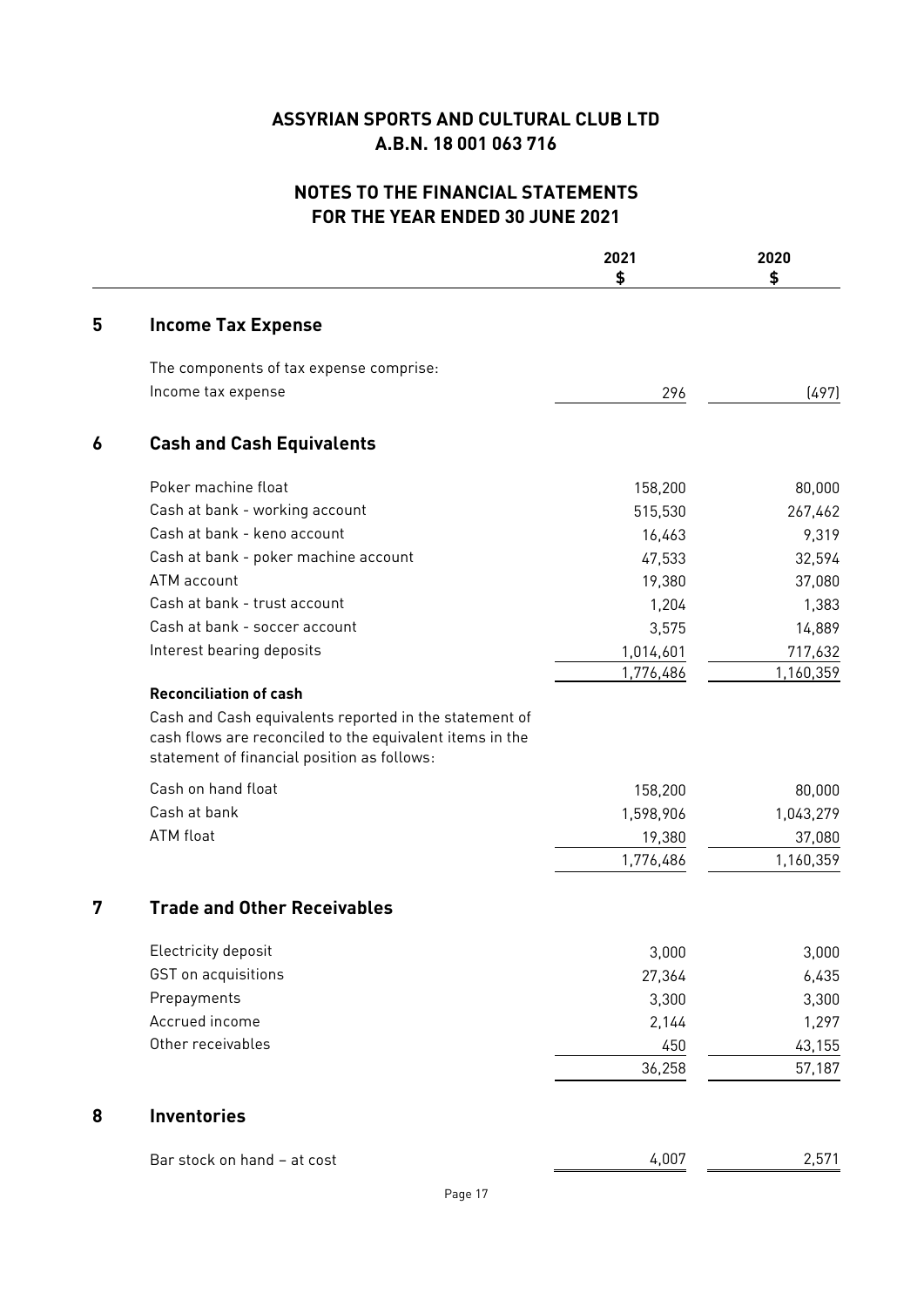### **NOTES TO THE FINANCIAL STATEMENTS FOR THE YEAR ENDED 30 JUNE 2021**

|   |                                            | 2021<br>\$    | 2020<br>\$    |
|---|--------------------------------------------|---------------|---------------|
| 9 | <b>Property, Plant and Equipment</b>       |               |               |
|   | <b>LAND AND BUILDINGS</b>                  |               |               |
|   | Freehold land and building:                |               |               |
|   | At valuation                               | 4,110,600     | 4,110,600     |
|   |                                            | 4,110,600     | 4,110,600     |
|   | Development costs:                         |               |               |
|   | At cost                                    | 376,545       | 58,792        |
|   |                                            | 376,545       | 58,792        |
|   | Property improvement:                      |               |               |
|   | At cost                                    | 4,020,560     | 4,156,323     |
|   | Less accumulated depreciation              | (1, 299, 042) | (1, 266, 428) |
|   |                                            | 2,721,518     | 2,889,895     |
|   | <b>Total Land and Buildings</b>            | 7,208,663     | 7,059,287     |
|   | <b>PLANT AND EQUIPMENT</b>                 |               |               |
|   | <b>Plant and Equipment:</b>                |               |               |
|   | At cost                                    | 2,617,718     | 2,497,358     |
|   | Accumulated depreciation                   | (1,805,626)   | (1, 562, 861) |
|   | <b>Total Plant and Equipment</b>           | 812,092       | 934,497       |
|   | <b>Total Property, Plant and Equipment</b> | 8,020,755     | 7,993,784     |

#### **Movements in Carrying Amounts of Property, Plant and Equipment**

Movement in the carrying amounts for each class of property, plant and equipment between the beginning and the end of the current financial year.

|                                    | Land & Building<br>\$ | Property<br>Improvements<br>\$ | Plant and<br>Equipment<br>\$ | Property<br>Development<br>\$ | Total<br>\$ |
|------------------------------------|-----------------------|--------------------------------|------------------------------|-------------------------------|-------------|
| Balance at 1 July 2020             | 4,110,600             | 2,889,895                      | 934.497                      | 58,792                        | 7,993,784   |
| Additions                          |                       |                                | 125,230                      | 317,753                       | 442,983     |
| Disposals                          |                       | (64, 468)                      | [546]                        |                               | (65, 014)   |
| Depreciation expense               |                       | (103, 909)                     | (247,089)                    |                               | (350, 998)  |
| Carrying amount at 30 June<br>2021 | 4,110,600             | 2,721,518                      | 812,092                      | 376,545                       | 8,020,755   |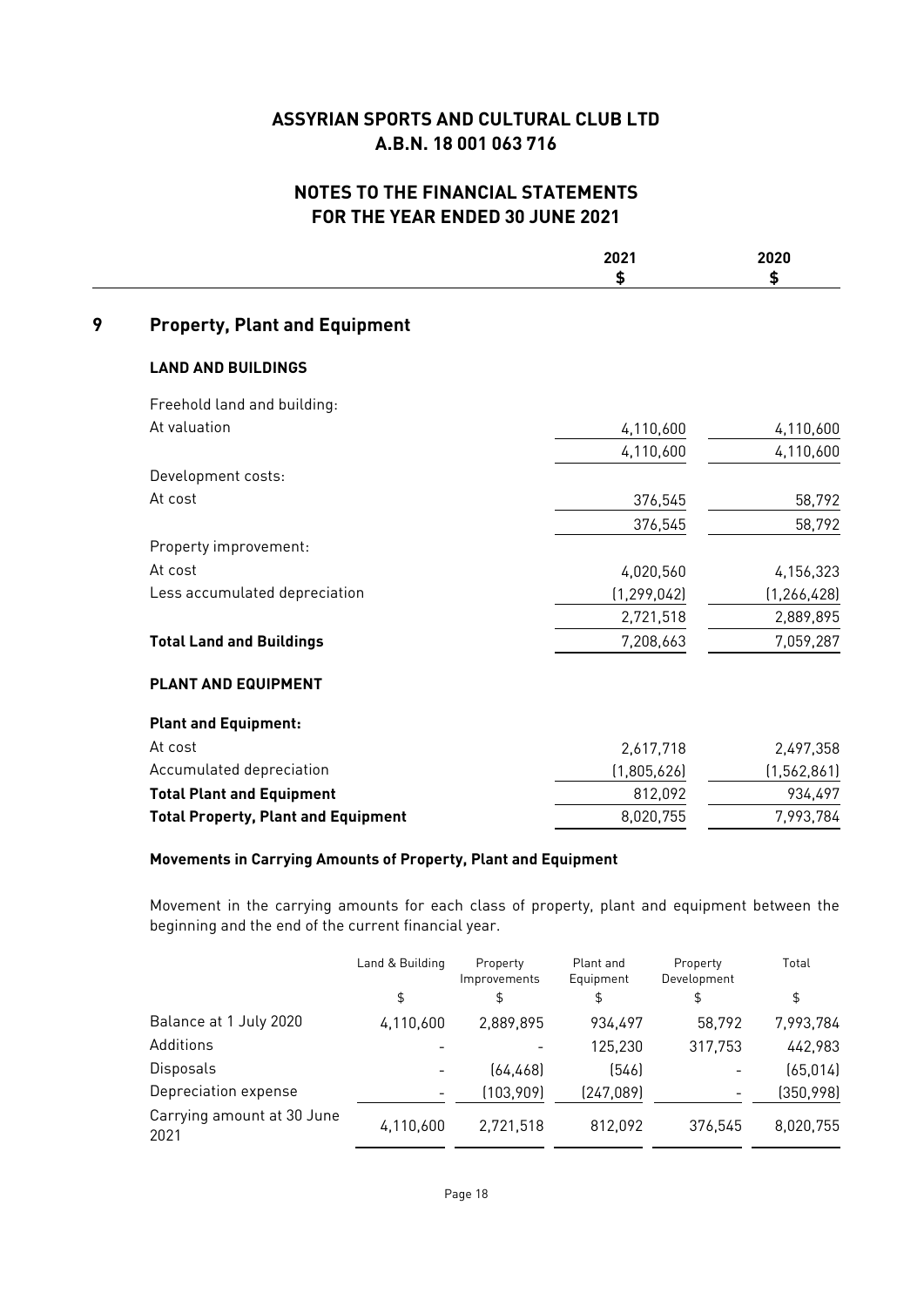## **NOTES TO THE FINANCIAL STATEMENTS FOR THE YEAR ENDED 30 JUNE 2021**

|    |                                                                                                                      | 2021    | 2020    |
|----|----------------------------------------------------------------------------------------------------------------------|---------|---------|
|    |                                                                                                                      | \$      | \$      |
| 10 | <b>Intangible Assets</b>                                                                                             |         |         |
|    | Poker machine entitlements:                                                                                          |         |         |
|    | At valuation                                                                                                         | 840,000 | 840,000 |
|    | Trademarks:                                                                                                          |         |         |
|    | At cost                                                                                                              | 1,450   | 1,450   |
|    | Less written off                                                                                                     | (1,450) | (1,450) |
|    | <b>Total</b>                                                                                                         | 840,000 | 840,000 |
| 11 | <b>Trade and Other Payables</b>                                                                                      |         |         |
|    | <b>Current</b>                                                                                                       |         |         |
|    | Trade creditors                                                                                                      | 57,199  | 23,216  |
|    | Sundry creditors                                                                                                     | 126,650 | 131,308 |
|    | GST payable                                                                                                          | 76,046  | 10,666  |
|    | Aristocrat loan                                                                                                      | 114,326 | 134,676 |
|    |                                                                                                                      | 374,221 | 299,866 |
|    | <b>Non-Current</b>                                                                                                   |         |         |
|    | Aristocrat loan                                                                                                      | 34,488  | 148,814 |
|    | All amounts are short term and the carrying values are considered to be a reasonable<br>approximation of fair value. |         |         |
| 12 | <b>Provisions</b>                                                                                                    |         |         |
|    | <b>Current</b>                                                                                                       |         |         |
|    | Provision for long service leave                                                                                     | 20,133  | 83,415  |
|    | Provision for annual leave                                                                                           | 28,230  | 42,630  |

# **Total provisions** 126,045

#### **13 Tax**

#### **Liabilities**

#### **Current**

| Provision for<br>tax<br>income | ົາ ເ<br>. |  |
|--------------------------------|-----------|--|
|                                |           |  |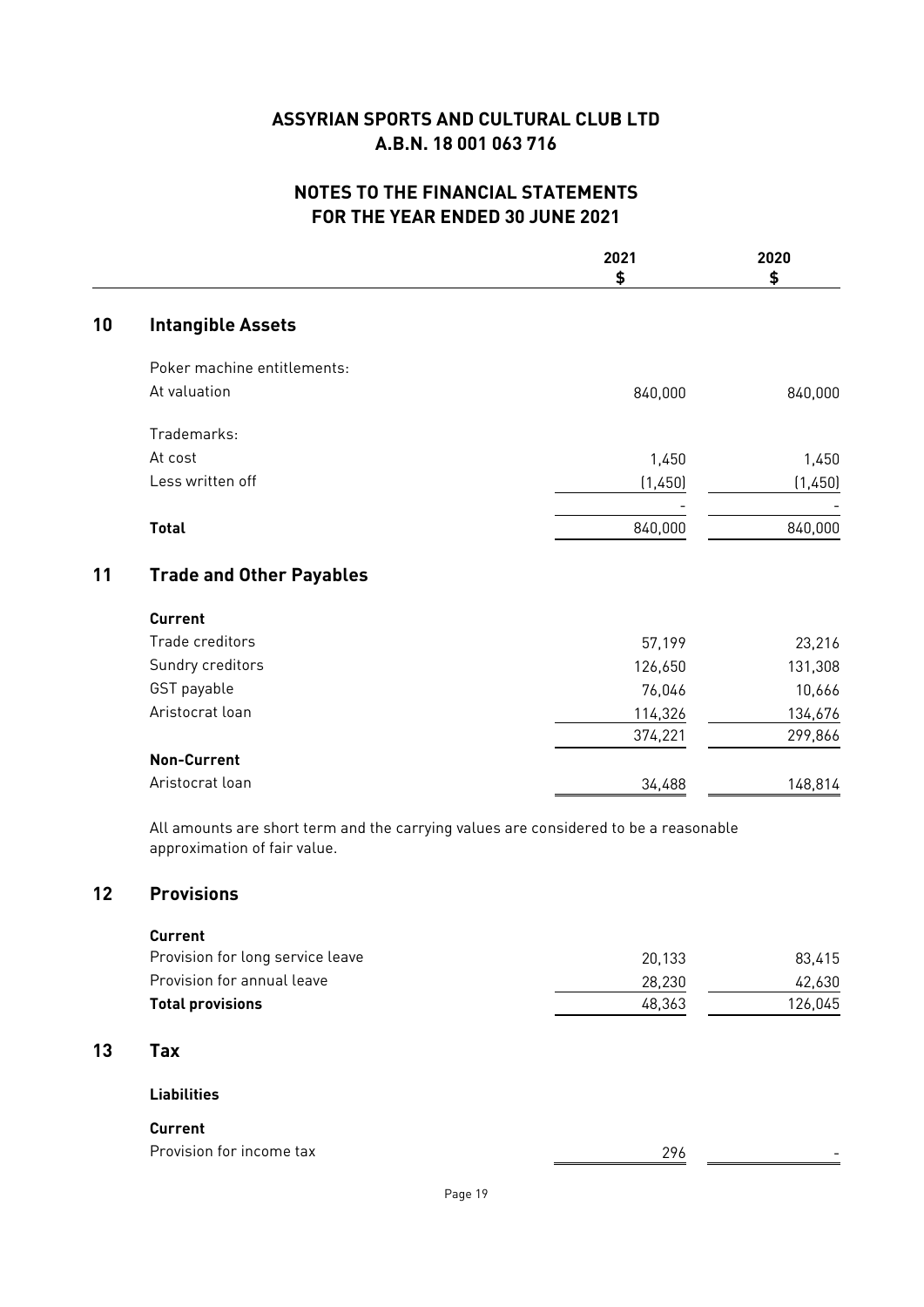# **NOTES TO THE FINANCIAL STATEMENTS FOR THE YEAR ENDED 30 JUNE 2021**

|    |                                                          | 2021<br>\$ | 2020<br>\$ |
|----|----------------------------------------------------------|------------|------------|
| 14 | <b>Borrowing</b>                                         |            |            |
|    | <b>Current</b>                                           |            |            |
|    | Secured bank loans                                       | 150,000    | 197,138    |
|    | <b>Non-Current</b>                                       |            |            |
|    | Secured bank loans                                       | 1,337,500  | 1,375,000  |
| 15 | <b>Reserves</b>                                          |            |            |
|    | Poker machine entitlement revaluation reserves           | 392,000    | 392,000    |
|    | Asset revaluation reserve                                | 2,470,121  | 2,470,121  |
|    | Capital profits reserve                                  | 53,200     | 53,200     |
|    | <b>Total Reserves</b>                                    | 2,915,321  | 2,915,321  |
| 16 | <b>Retained Earnings</b>                                 |            |            |
|    | Retained earnings at the beginning of the financial year | 4,991,717  | 4,992,468  |
|    | Net profit (Net loss) attributable to members of the     |            |            |
|    | company                                                  | 825,600    | (751)      |
|    | Retained earnings at the end of the financial year       | 5,817,317  | 4,991,717  |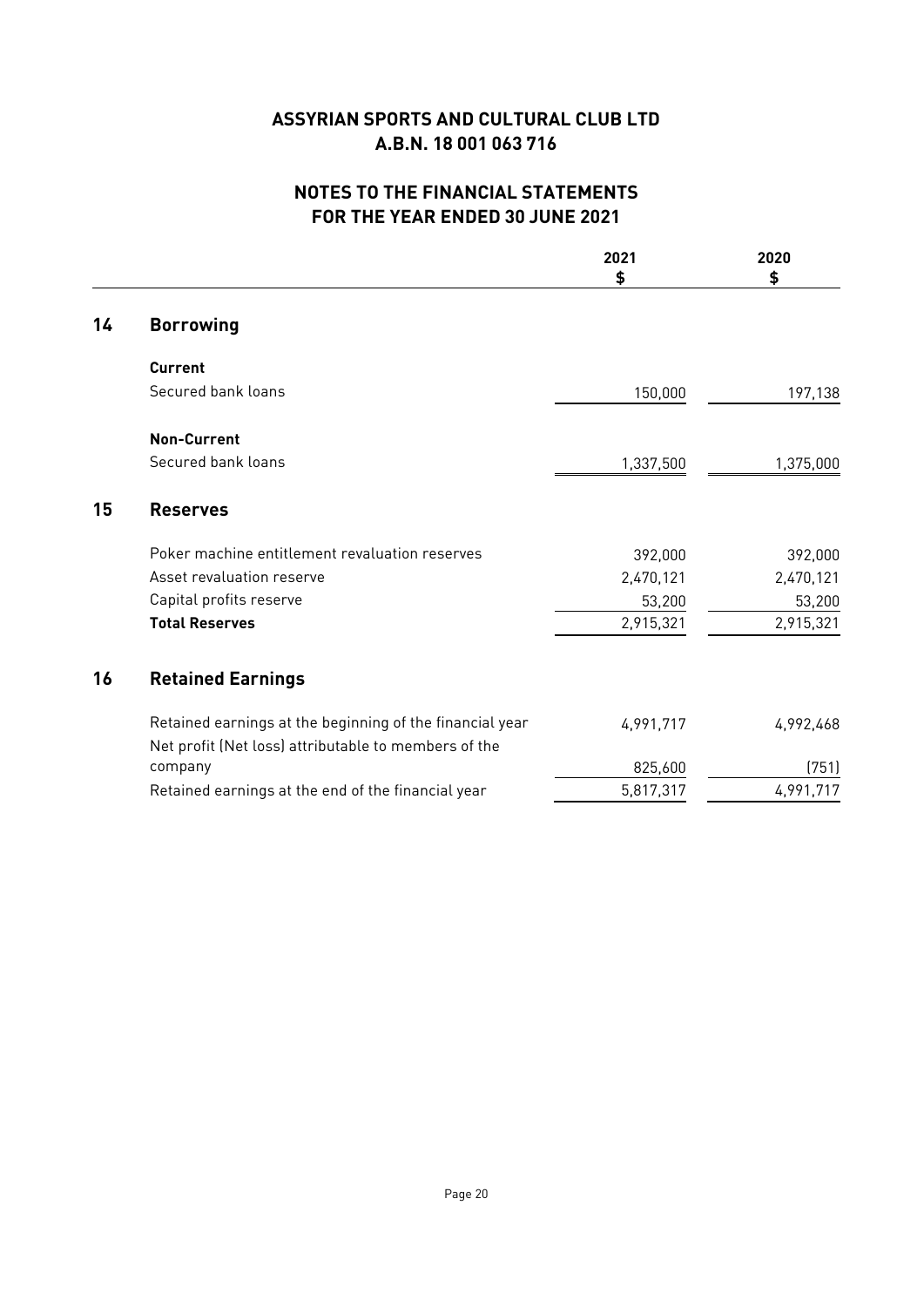## **NOTES TO THE FINANCIAL STATEMENTS FOR THE YEAR ENDED 30 JUNE 2021**

| (751)     |
|-----------|
|           |
|           |
| 421,504   |
| 30,011    |
|           |
| (18, 525) |
| 5,816     |
| 68,905    |
| (17, 997) |
| (497)     |
| 488,466   |
|           |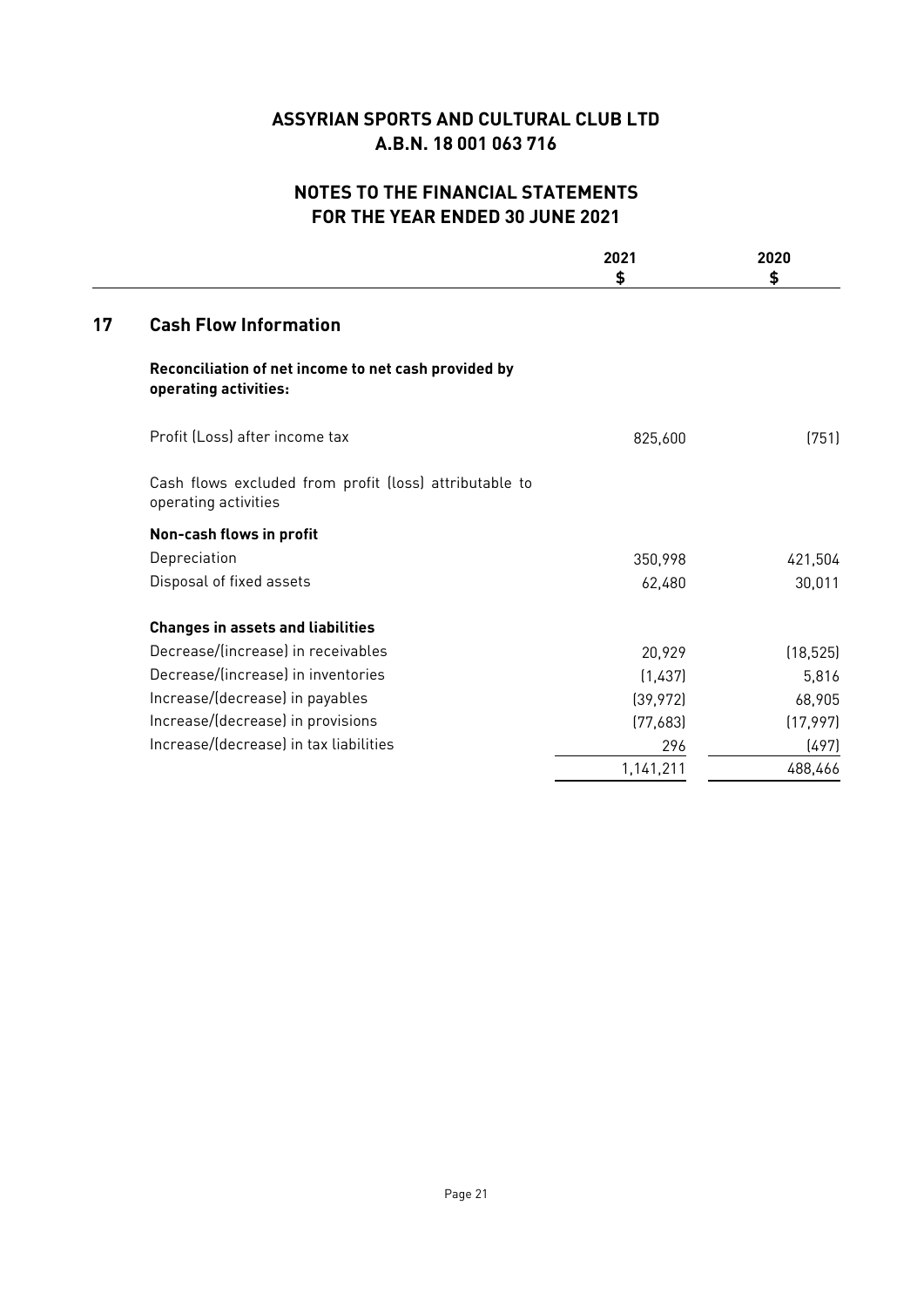#### **NOTES TO THE FINANCIAL STATEMENTS FOR THE YEAR ENDED 30 JUNE 2021**

| - - - - |  |
|---------|--|
|         |  |

#### **18 Financial Risk Management**

The company's financial instruments consist mainly of deposits with banks, short-term investments, and accounts receivable and payable.

The total for each category of financial instruments, measured in accordance with AASB 139 as detailed in the accounting policies to these financial statements are as follow:

| 1,776,486 | 1,160,359 |
|-----------|-----------|
| 36,258    | 57,187    |
| 1,812,744 | 1,217,546 |
|           |           |
| 408,709   | 448,680   |
| 1,487,500 | 1,572,138 |
| 1,896,209 | 2,020,818 |
|           |           |

#### **Financial Risk Management Policies**

The director's overall risk management strategy seeks to assist the company in meeting its financial targets, whilst minimising potential adverse effects on financial performance.

Risk management policies are approved and reviewed by the Board of Directors on a regular basis. These included the credit risk policies and future cash flow requirements.

The main purpose of non-derivative financial instruments is to raise finance for company operations.

The company does not have any derivative instruments at 30 June 2021.

#### **Credit risk**

Exposure to credit risk relating to financial assets arises from the potential non-performance by counterparties of contract obligations that could lead to a financial loss for the company.

The company does not have any material credit risk exposure as its major source of revenue is poker machine takings which are received on a cash basis.

#### **Liquidity risk**

Liquidity risk arises from the possibility that the company might encounter difficulty in settling its debts or otherwise meeting obligations in relation to financial liabilities. The company manages this risk through the following mechanisms:

- Preparing forward looking cash flow analysis in relation to its operational, investing and financing activities;
- Maintaining a reputable credit profile;
- Only investing surplus cash with major financial institutions.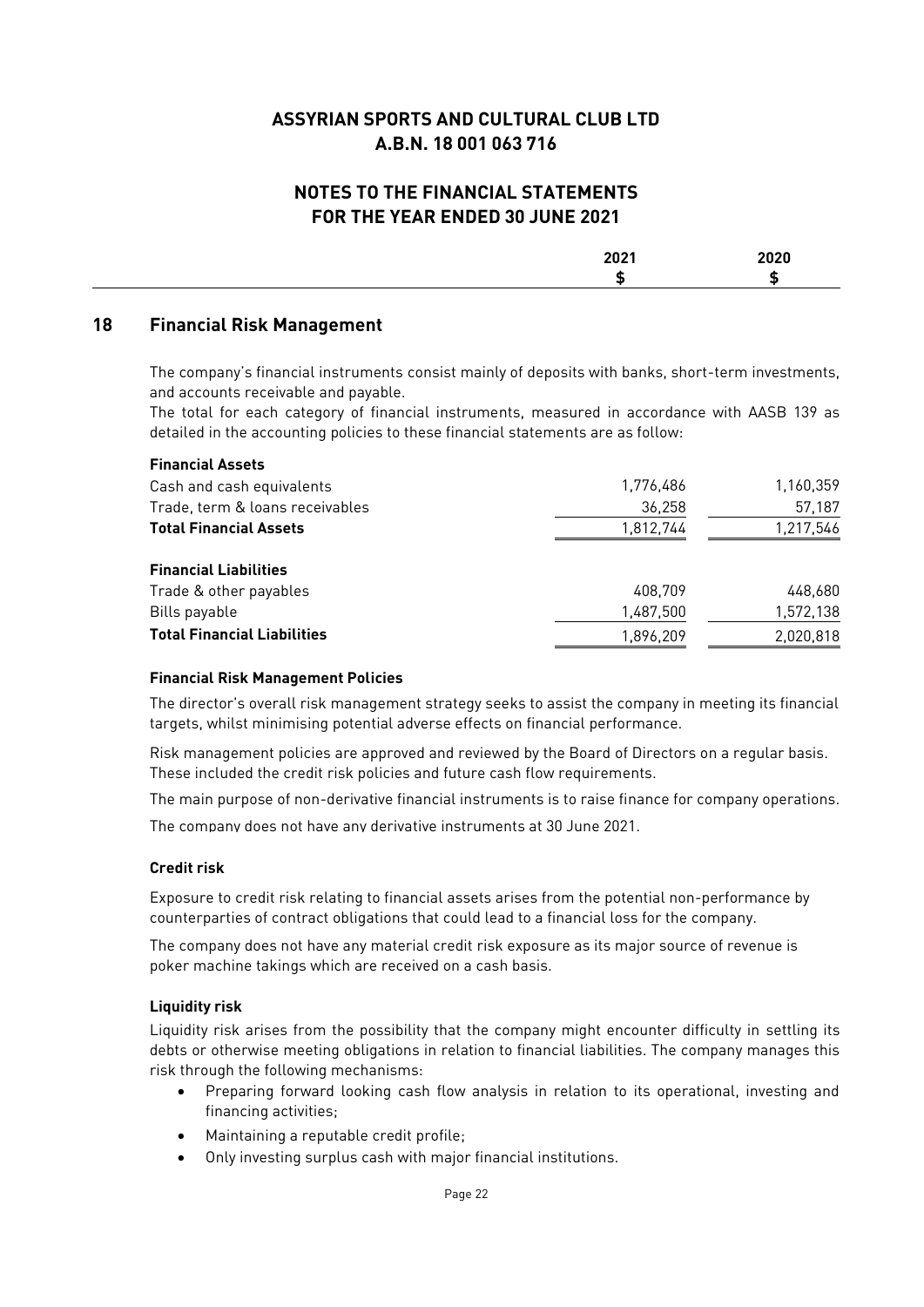### **NOTES TO THE FINANCIAL STATEMENTS FOR THE YEAR ENDED 30 JUNE 2021**

| $- - - -$ | ---- |
|-----------|------|
|           |      |

#### **19 Related Party Transactions**

Related parties include close family members of key management personnel and entities that are controlled or jointly controlled by those key management personnel individually or collectively with their close family members.

Remuneration paid to related persons of directors:

|        | Salaries and wages | - | 93.884  |
|--------|--------------------|---|---------|
| $\sim$ | Superannuation     | - | 8919    |
|        |                    | - | 102.803 |

Remuneration to related parties are on normal commercial terms and conditions no more favourable than those available to other persons unless otherwise stated.

#### **20 Statutory Information**

The registered office of the company is:

Assyrian Sports and Cultural Club Ltd 52-54 Stanbrook Street Fairfield Heights NSW 2165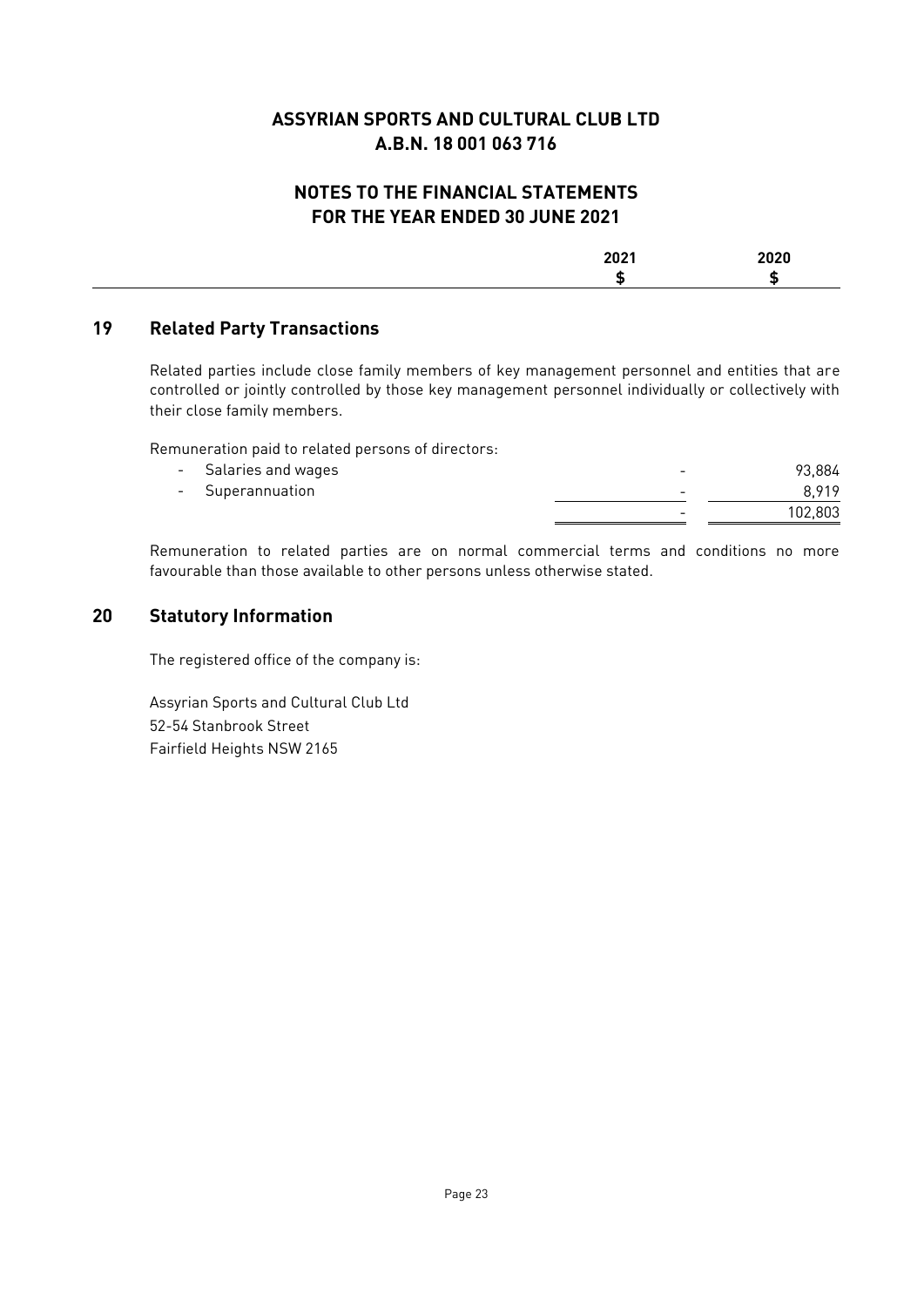#### **DIRECTORS' DECLARATION**

The directors of the company declare that:

- 1. The financial statements and notes, as set out in this report, for the year ended 30 June 2021 are in accordance with the Corporations Act 2001 and:
	- (a) comply with Accounting Standards as stated in Note 1; and
	- (b) give a true and fair view of the company's financial position as at 30 June 2021 and its performance for the year ended on that date in accordance with the accounting policies describe in Note 1 to the financial statements.
- 2. In the directors' opinion, there are reasonable grounds to believe that the company will be able to pay its debts as and when they become due and payable.

This declaration is made in accordance with a resolution of the Board of Directors.

Director:

Mr Assur Jako

**Director:** \_\_\_\_\_\_\_\_\_\_\_\_\_\_\_\_\_\_\_\_\_\_\_\_\_\_\_\_\_\_\_\_\_\_\_\_\_\_\_\_\_\_\_\_\_\_\_\_\_\_\_\_\_\_\_\_\_

Mr John Shemoon

**Dated this 29th day of January 2022**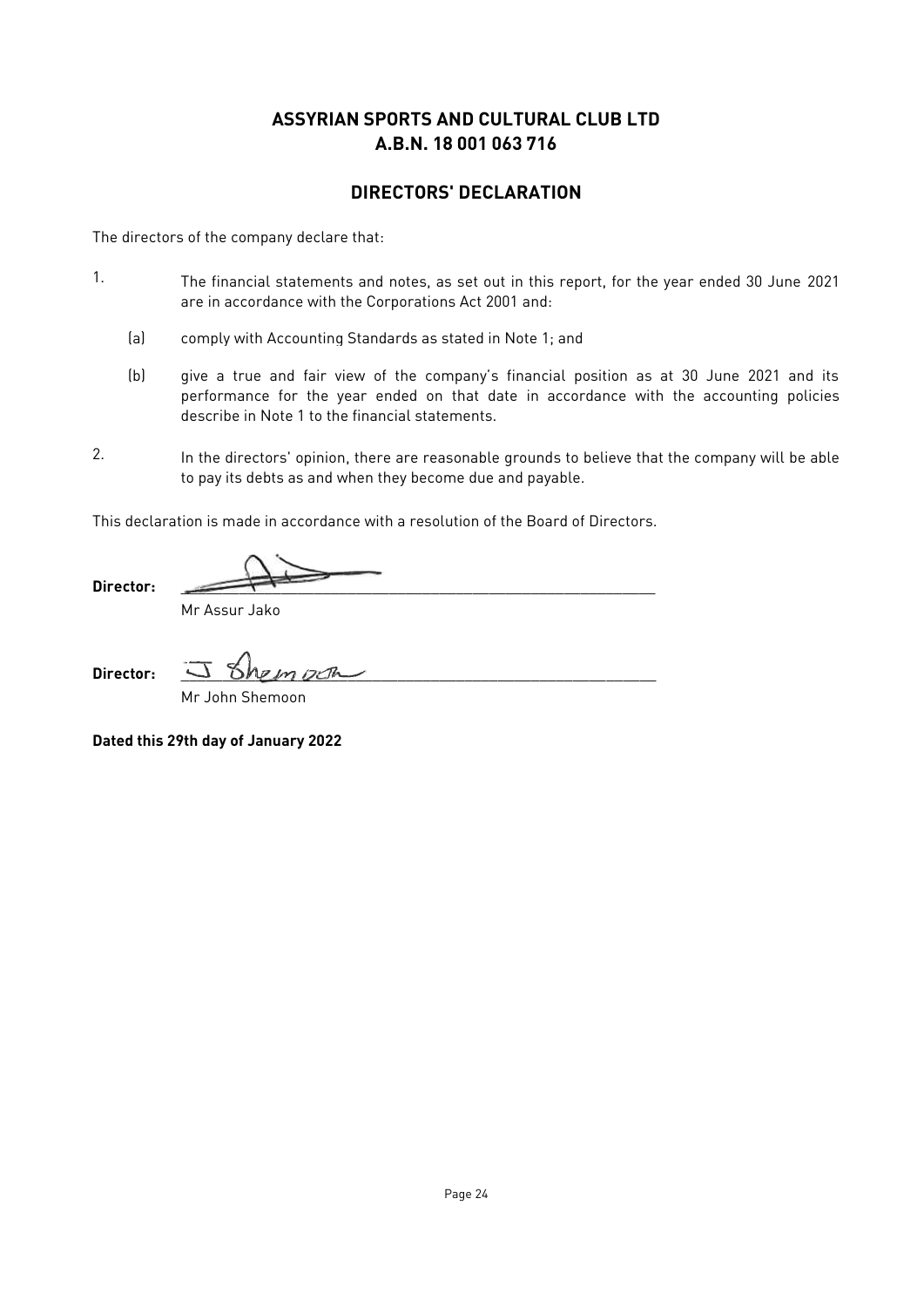# **INDEPENDENT AUDITOR'S REPORT TO THE MEMBERS OF ASSYRIAN SPORTS AND CULTURAL CLUB LTD A.B.N. 18 001 063 716**

#### **Opinion**

We have audited the accompanying financial report of Assyrian Sports and Cultural Club Ltd which comprises the statement of financial position as at 30 June 2021, and the statement of profit and loss and other comprehensive income, statement of changes in equity and statement of cash flows for the year ended, and notes to the financial statements, including a summary of significant accounting policies and the directors' declaration by those charged with governance.

In our opinion, the accompanying financial report presents fairly, in all material respects, the financial position of the Company as at 30 June 2021, and of its financial performance and its cash flows for the year then ended in accordance with Australian Accounting Standards.

#### **Basis for Opinion**

We conducted our audit in accordance with Australian Auditing Standards. Our responsibilities under those standards are further described in the Auditor's Responsibilities for the Audit of the Financial Report section of our report. We are independent of the Entity in accordance with the ethical requirements of the Accounting Professional and Ethical Standards Board's APES 110 Code of Ethics for Professional Accountants (the Code) that are relevant to our audit of the financial report in Australia. We have also fulfilled our other ethical responsibilities in accordance with the Code. We believe that the audit evidence we have obtained is sufficient and appropriate to provide a basis for our opinion.

#### **Information Other than the Financial Report and Auditor's Report Thereon**

Those charged with governance are responsible for the other information. The other information comprises the information included in the Company's annual report for the year ended 30 June 2021, but does not include the financial report and our auditor's report thereon.

Our opinion on the financial report does not cover the other information and accordingly we do not express any form of assurance conclusion thereon.

In connection with our audit of the financial report, our responsibility is to read the other information and, in doing so, consider whether the other information is materially inconsistent with the financial report or our knowledge obtained in the audit or otherwise appears to be materially misstated.

If, based on the work we have performed, we conclude that there is a material misstatement of this other information, we are required to report that fact. We have nothing to report in this regard.

#### **Responsibilities of Management and Those Charged with Governance for the Financial Report**

Management is responsible for the preparation and fair presentation of the financial report in accordance with Australian Accounting Standards, and for such internal control as management determines is necessary to enable the preparation of the financial report that is free from material misstatement, whether due to fraud or error.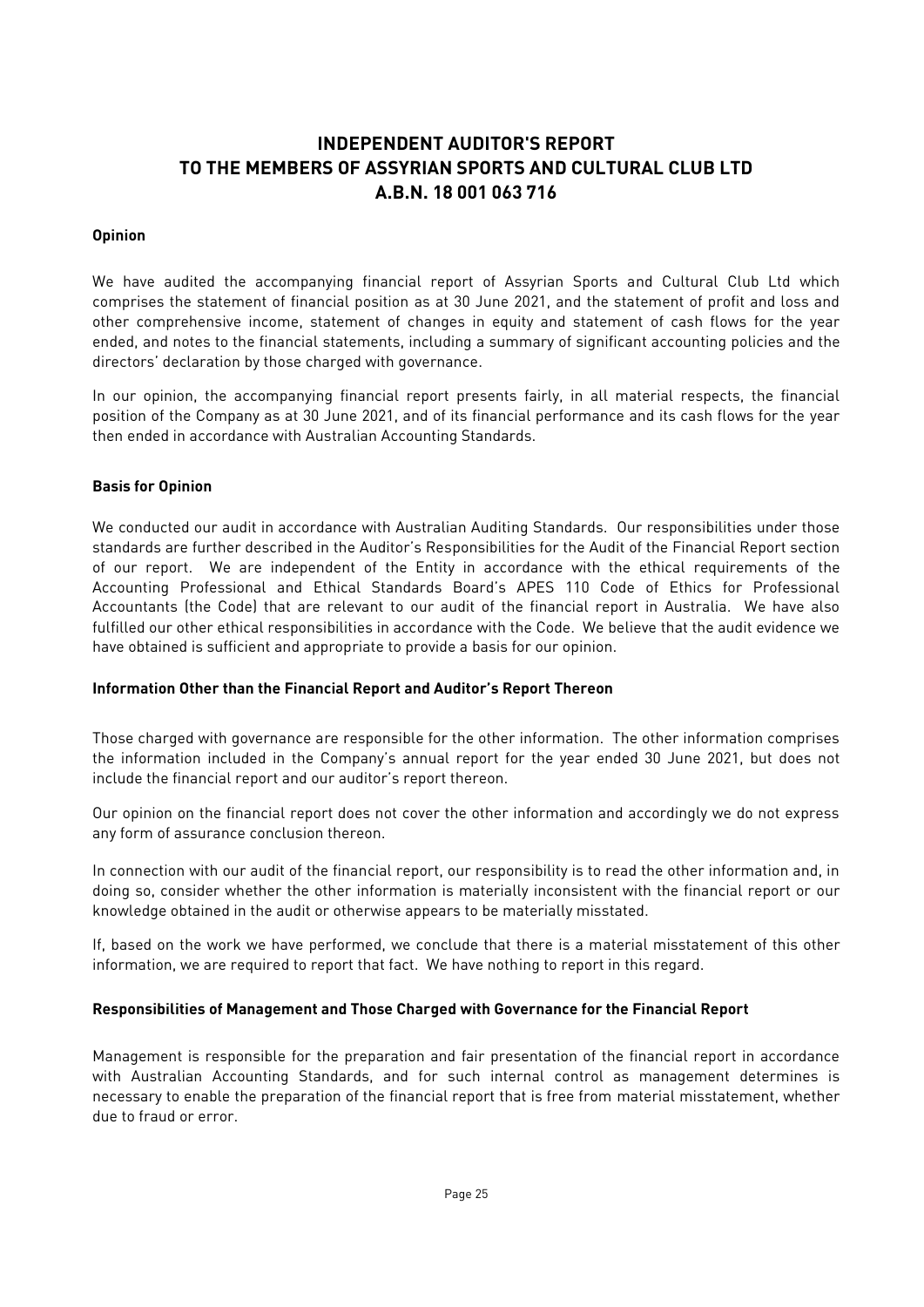# **INDEPENDENT AUDITOR'S REPORT TO THE MEMBERS OF ASSYRIAN SPORTS AND CULTURAL CLUB LTD A.B.N. 18 001 063 716**

In preparing the financial report, management is responsible for assessing the Company's ability to continue as a going concern, disclosing, as applicable, matters related to going concern and using the going concern basis of accounting unless management either intends to liquidate the Company or to cease operations, or has no realistic alternative but to do so.

Those charged with governance are responsible for overseeing the Company's financial reporting process.

#### **Auditor's Responsibilities for the Audit of the Financial Report**

Our objectives are to obtain reasonable assurance about whether the financial report as a whole is free from material misstatement, whether due to fraud or error, and to issue an auditor's report that includes our opinion. Reasonable assurance is a high level of assurance, but is not a guarantee that an audit conducted in accordance with Australian Auditing Standards will always detect a material misstatement when it exists.

Misstatements can arise from fraud or error and are considered material if, individually or in the aggregate, they could reasonably be expected to influence the economic decisions of users taken on the basis of the financial report.

**Name of Firm:** Boyd Audit

Chartered Accountants

Name of Auditor: Free Louse

Lionel Cowan – Registered Auditor 3392

Address: Suite 24, 4 Station Street Fairfield NSW 2165

**Dated this 29th day of January 2022**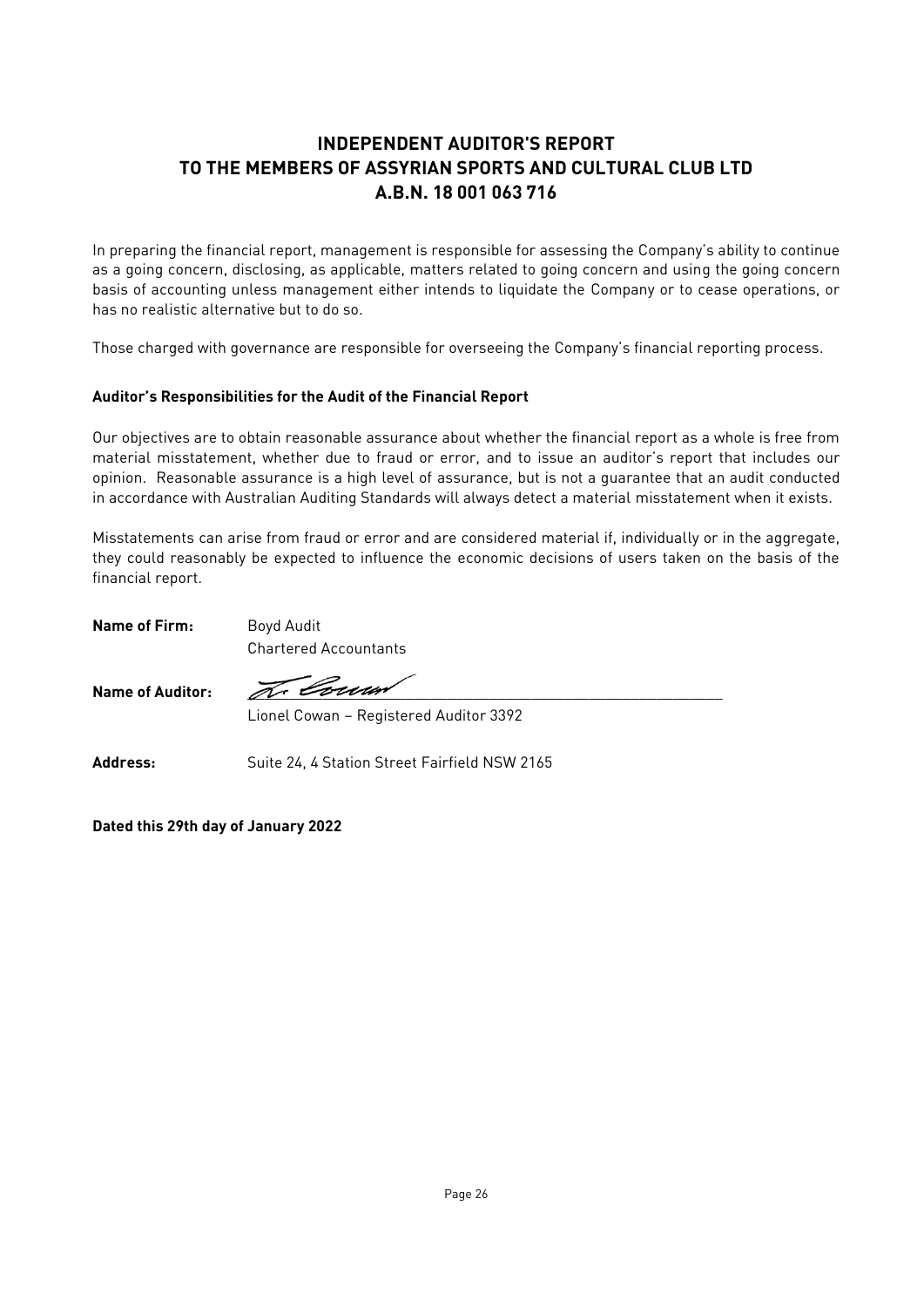# **PROFIT AND LOSS STATEMENT FOR THE YEAR ENDED 30 JUNE 2021**

|                                  | 2021      | 2020      |
|----------------------------------|-----------|-----------|
|                                  | \$        | \$        |
| <b>SALES</b>                     |           |           |
| Bar sales                        | 213,986   | 160,869   |
| Function income - parties        | 1,545     | 273       |
| Poker machine takings            | 2,704,853 | 1,550,044 |
| Snack food income                | 44        | 181       |
| Tobacco income                   |           | 64        |
| Income from Keno                 | 29,828    | 38,964    |
|                                  | 2,950,256 | 1,750,395 |
| LESS: COST OF GOODS SOLD         |           |           |
| Opening stock                    | 2,571     | 8,386     |
| Purchases                        | 95,075    | 77,045    |
| Closing stock                    | (4,008)   | (2, 571)  |
|                                  | 93,638    | 82,860    |
| <b>GROSS PROFIT FROM TRADING</b> | 2,856,618 | 1,667,535 |
| <b>OTHER INCOME</b>              |           |           |
| Interest received                | 4,174     | 11,383    |
| Rental income                    | 18,182    | 16,363    |
| Government rebate                | 17,180    | 17,180    |
| Membership subscriptions         | 7,751     | 6,928     |
| Government grants & subsidies    | 103,471   | 135,451   |
| Sports income                    | 9,363     | 11,673    |
| Rebates and commissions          | 6,569     | 4,805     |
| Other income                     |           | 22,054    |
| Profit on sale of fixed assets   |           | 6,137     |
|                                  | 166,690   | 231,974   |
|                                  | 3,023,308 | 1,899,509 |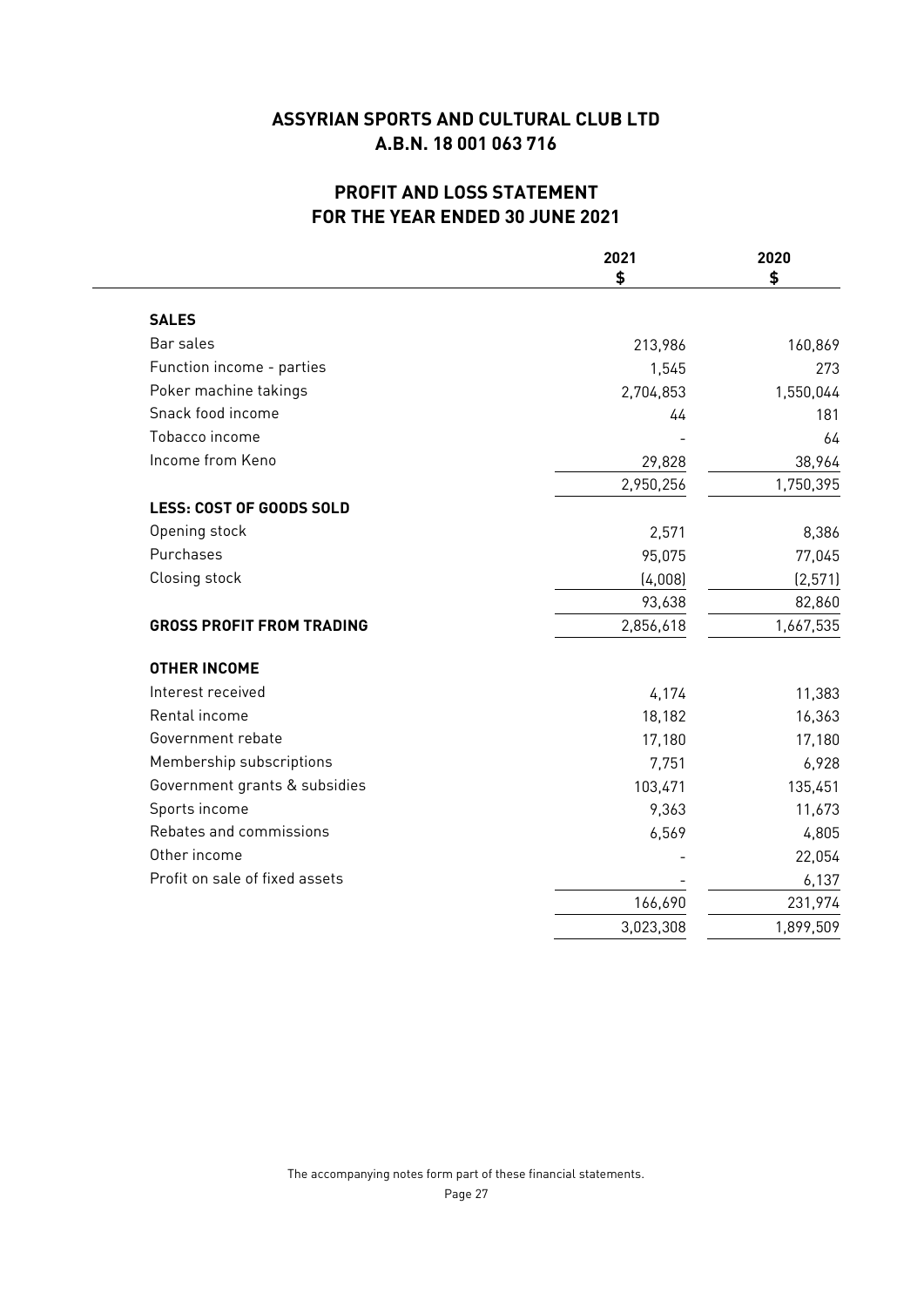# **PROFIT AND LOSS STATEMENT FOR THE YEAR ENDED 30 JUNE 2021**

|                              | 2021       | 2020    |
|------------------------------|------------|---------|
|                              | \$         | \$      |
| <b>EXPENSES</b>              |            |         |
| Accounting & auditing fees   | 21,950     | 18,492  |
| Advertising & promotion      | 1,741      | 2,058   |
| Bank charges                 | 22,222     | 23,902  |
| <b>Bistro promotions</b>     | 87,842     |         |
| Cleaning                     | 63,428     | 58,963  |
| Club NPL poker expenses      | 35,360     | 35,860  |
| Committee expenses           | 4,914      | 1,521   |
| <b>Consultants Fees</b>      | 11,352     |         |
| Depreciation                 | 350,998    | 421,505 |
| Donations & gifts            | 32,479     | 15,504  |
| Duty tax on poker machines   | 439,683    | 218,164 |
| Electricity                  | 62,058     | 57,999  |
| Entertainment                | 11,656     | 16,005  |
| Filing fees                  | 332        | 80      |
| Gifts & promotions           |            | 67,579  |
| Insurance                    | 58,291     | 65,417  |
| Interest                     | 17,628     | 31,315  |
| Legal costs                  | 3,226      | 4,022   |
| LSL & annual leave provision | (117, 414) | 20,197  |
| Gaming expenses              | 92,902     | 69,865  |
| Postage                      | 615        | 689     |
| Printing & stationery        | 3,762      | 3,904   |
| Rates & taxes                | 55,383     | 22,707  |
| <b>Rental of Equipment</b>   | 6,508      | 5,616   |
| Repairs & maintenance        | 89,994     | 28,364  |
| Security costs               | 153,058    | 71,305  |
| Sale of fixed assets         | 62,480     | 36,147  |
| Sport expenses               | 37,603     | 25,633  |
| Staff training & welfare     | 2,112      | 1,462   |
| Subscriptions                | 17,342     | 9,392   |
| Superannuation               | 22,696     | 36,112  |
| Sundry expenses              | 12,648     | 11,899  |
| Telephone                    | 9,498      | 11,175  |
| Uniforms                     | 230        | 1,080   |
| Wages                        | 513,536    | 498,663 |

The accompanying notes form part of these financial statements.